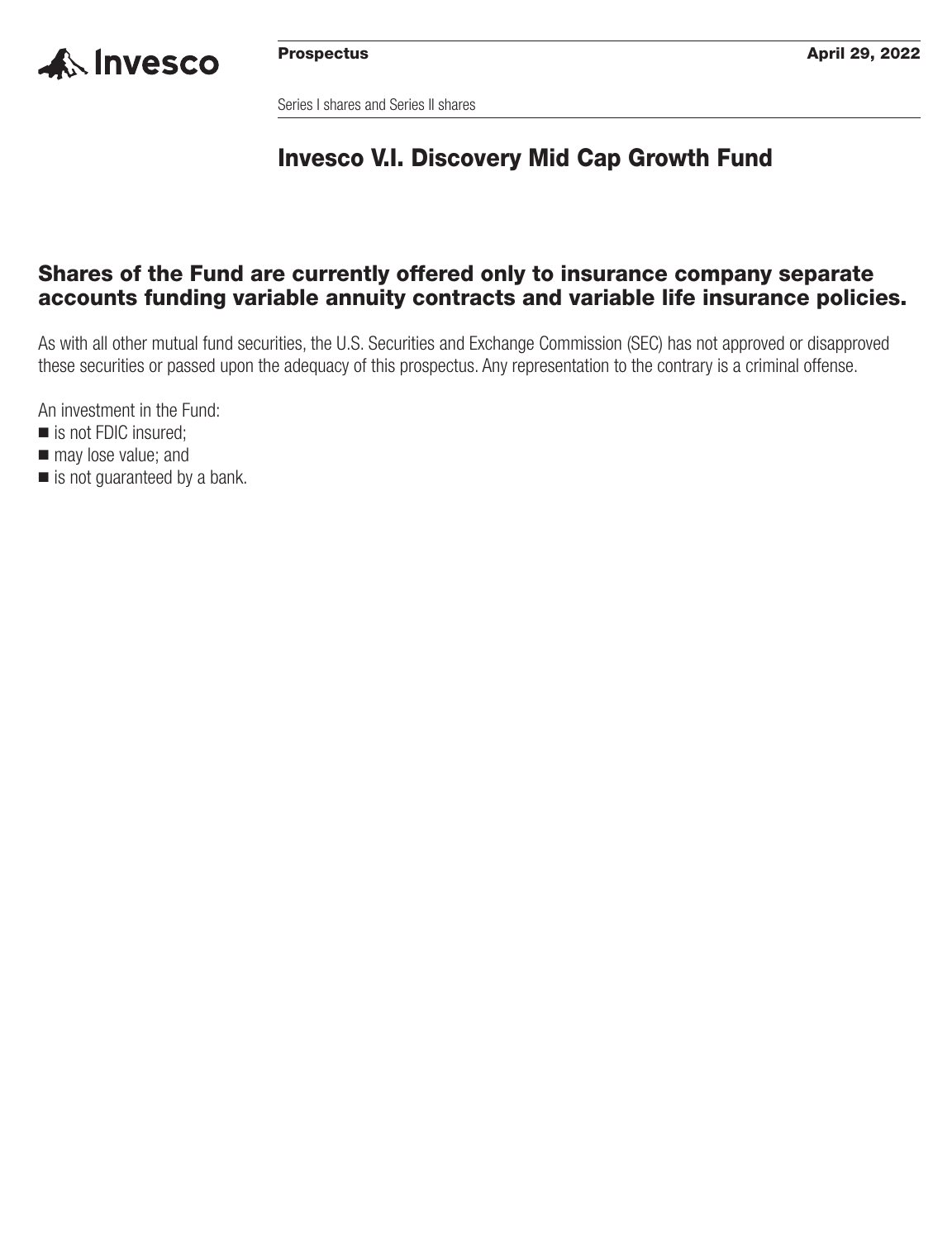### **Table of Contents**

| <b>Fund Summary</b>                                                                           |                   |
|-----------------------------------------------------------------------------------------------|-------------------|
| <b>Investment Objective(s), Strategies,</b><br><b>Risks and Portfolio Holdings</b>            | 3                 |
| <b>Fund Management</b><br>The Adviser(s)<br><b>Adviser Compensation</b><br>Portfolio Managers | 6<br>6<br>6<br>6  |
| <b>Other Information</b>                                                                      | 6                 |
| Purchase and Redemption of Shares                                                             | 6<br>7            |
| <b>Excessive Short-Term Trading Activity Disclosure</b><br>Pricing of Shares                  | 8                 |
| Taxes                                                                                         | 9                 |
| Dividends and Distributions                                                                   | 9                 |
| <b>Share Classes</b>                                                                          | 9                 |
| <b>Distribution Plan</b><br>Payments to Insurance Companies                                   | 9<br>9            |
| <b>Financial Highlights</b>                                                                   | 10                |
| <b>Hypothetical Investment and Expense</b><br><b>Information</b>                              | 11                |
| <b>Obtaining Additional Information</b>                                                       | <b>Back Cover</b> |

Shares of the Fund are used as investment vehicles for variable annuity contracts and variable life insurance policies (variable products) issued by certain insurance companies, and funds of funds. You cannot purchase shares of the Fund directly. As an owner of a variable product (variable product owner) that offers the Fund as an investment option,

however, you may allocate your variable product values to a separate account of the insurance company that invests in shares of the Fund.

Your variable product is offered through its own prospectus, which contains information about your variable product, including how to purchase the variable product and how to allocate variable product values to the Fund.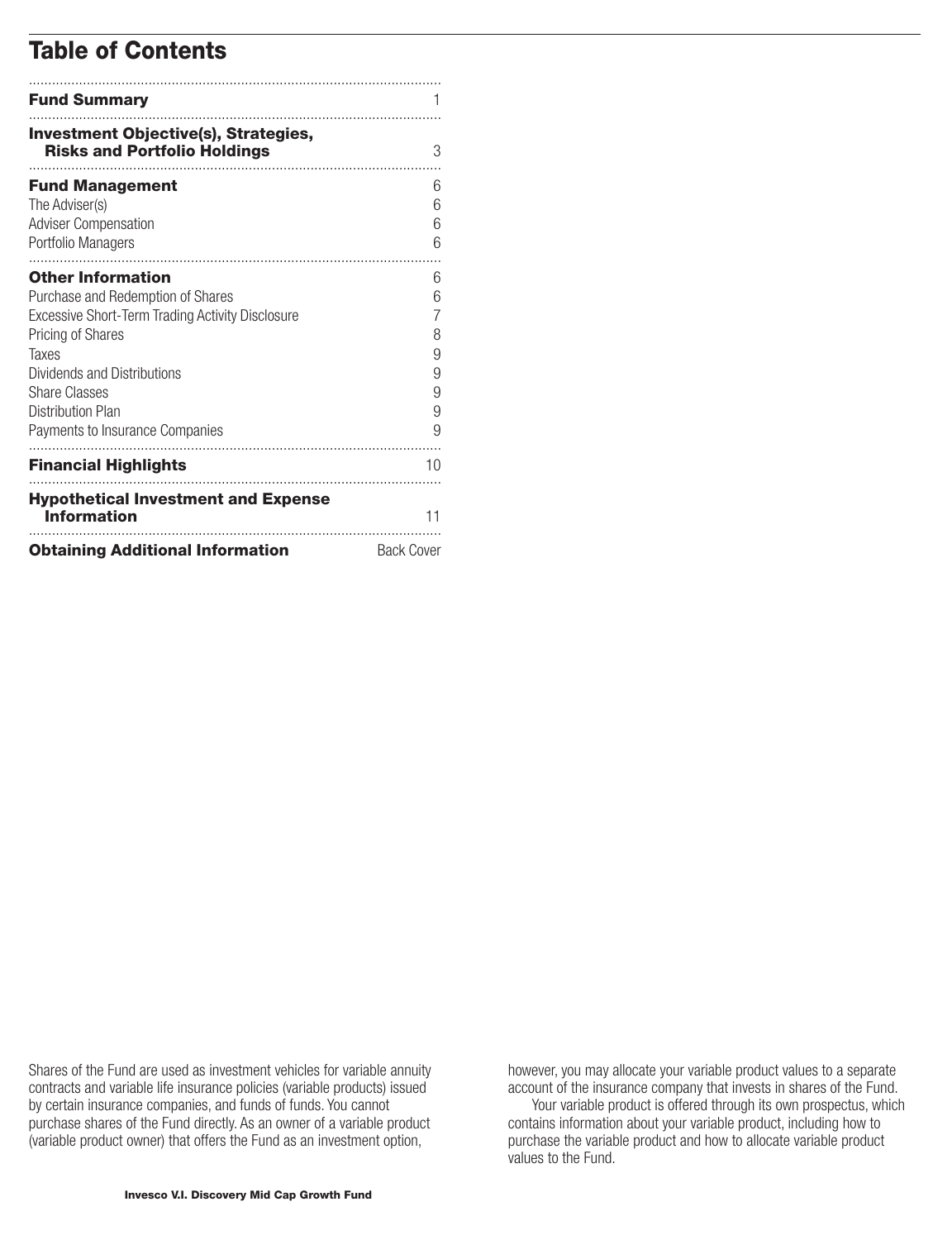## <span id="page-2-0"></span>**Fund Summary**

### **Investment Objective(s)**

The Fund's investment objective is to seek capital appreciation.

#### **Fees and Expenses of the Fund**

This table describes the fees and expenses that are incurred, directly or indirectly, when a variable product owner buys, holds, or redeems interest in an insurance company separate account that invests in the Series I shares or Series II shares of the Fund but does not represent the effect of any fees or other expenses assessed in connection with your variable product, and if it did, expenses would be higher.

**Shareholder Fees** (fees paid directly from your investment)

|                                                                                                                                   |             | Series I shares Series II shares |
|-----------------------------------------------------------------------------------------------------------------------------------|-------------|----------------------------------|
| Maximum Sales Charge (Load) Imposed on Purchases<br>(as a percentage of offering price)                                           | <b>None</b> | <b>None</b>                      |
| Maximum Deferred Sales Charge (Load) (as a<br>percentage of original purchase price or redemption<br>proceeds, whichever is less) | None        | None                             |

**Annual Fund Operating Expenses** (expenses that you pay each year as a percentage of the value of your investment)

|                                             |       | Series I shares Series II shares |
|---------------------------------------------|-------|----------------------------------|
| <b>Management Fees</b>                      | በ 66% | ገ 66%                            |
| Distribution and/or Service (12b-1) Fees    | None  | ገ 25                             |
| Other Expenses                              |       |                                  |
| <b>Total Annual Fund Operating Expenses</b> | U 83  | - 118                            |

**Example.** This Example is intended to help you compare the cost of investing in the Fund with the cost of investing in other mutual funds.

This Example does not represent the effect of any fees or expenses assessed in connection with your variable product, and if it did, expenses would be higher.

The Example assumes that you invest \$10,000 in the Fund for the time periods indicated and then redeem all of your shares at the end of those periods. The Example also assumes that your investment has a 5% return each year and that the Fund's operating expenses remain the same.

Although your actual costs may be higher or lower, based on these assumptions, your costs would be:

|                  | 1 Year | <b>3 Years</b> | 5 Years | <b>10 Years</b> |
|------------------|--------|----------------|---------|-----------------|
| Series I shares  | \$85   | \$265          | \$460   | \$1.025         |
| Series II shares | \$110  | \$343          | \$595   | \$1,317         |

**Portfolio Turnover.** The Fund pays transaction costs, such as commissions, when it buys and sells securities (or "turns over" its portfolio). A higher portfolio turnover rate may indicate higher transaction costs. These costs, which are not reflected in annual fund operating expenses or in the Example, affect the Fund's performance. During the most recent fiscal year, the Fund's portfolio turnover rate was 77% of the average value of its portfolio.

### **Principal Investment Strategies of the Fund**

The Fund mainly invests in common stocks of U.S. companies that the portfolio managers expect to have above-average growth rates. The Fund seeks to invest in newer companies or in more established companies that are in the early growth phase of their business cycle, which is typically marked by above-average growth rates. Under normal circumstances, the Fund will invest at least 80% of its net assets (plus any borrowings for investment purposes) in equity securities of "mid-cap" issuers, and in derivatives and other instruments that have economic characteristics similar to such securities. The Fund defines mid-cap issuers as those issuers that are within the range of market capitalizations of the Russell Midcap<sup>®</sup>

Growth Index. This range is subject to change at any time due to market activity or changes in the composition of that index. The range of the Russell Midcap Growth Index is reconstituted annually to preserve its capitalization characteristics. The Fund may invest up to 20% of its net assets in companies in other market capitalization ranges. The Fund measures a company's capitalization at the time the Fund buys a security, and is not required to sell a security if the issuer's capitalization moves outside of the Fund's definition of mid-cap issuers.

The Fund invests primarily in U.S. companies but may also purchase securities of issuers in any country, including developed countries and emerging markets. The Fund has no limits on the amount of its assets that can be invested in foreign securities, but currently does not intend to invest substantially in such securities.

In selecting investments for the Fund, the portfolio managers look for companies with high growth potential using a "bottom-up" stock selection process. The "bottom-up" approach focuses on fundamental analysis of individual issuers before considering the impact of overall economic, market or industry trends. This approach includes analysis of a company's financial statements and management structure and consideration of the company's operations, product development, and its industry position. The portfolio managers currently focus on high-growth companies that are characterized by industry leadership, market share growth, high caliber management teams, sustainable competitive advantages, and strong growth themes or new innovative products or services. The portfolio managers monitor individual issuers for changes in the factors above, which may trigger a decision to sell a security, but does not require a decision to do so. The factors considered by the portfolio managers may vary in particular cases and may change over time.

At times, the Fund might seek to take advantage of short-term market movements or changes in the business cycle by investing in companies or industries that are sensitive to those changes, or may seek to benefit from what are considered to be "special situations," such as mergers, reorganizations, restructurings or other unusual events, that are expected to affect a particular issuer.

### **Principal Risks of Investing in the Fund**

As with any mutual fund investment, loss of money is a risk of investing. An investment in the Fund is not a deposit in a bank and is not insured or guaranteed by the Federal Deposit Insurance Corporation or any other governmental agency. The risks associated with an investment in the Fund can increase during times of significant market volatility. The principal risks of investing in the Fund are:

*Market Risk.* The market values of the Fund's investments, and therefore the value of the Fund's shares, will go up and down, sometimes rapidly or unpredictably. Market risk may affect a single issuer, industry or section of the economy, or it may affect the market as a whole. The value of the Fund's investments may go up or down due to general market conditions that are not specifically related to the particular issuer, such as real or perceived adverse economic conditions, changes in the general outlook for revenues or corporate earnings, changes in interest or currency rates, regional or global instability, natural or environmental disasters, widespread disease or other public health issues, war, military conflict, acts of terrorism or adverse investor sentiment generally. During a general downturn in the financial markets, multiple asset classes may decline in value. When markets perform well, there can be no assurance that specific investments held by the Fund will rise in value.

*Investing in Stocks Risk.* The value of the Fund's portfolio may be affected by changes in the stock markets. Stock markets may experience significant short-term volatility and may fall or rise sharply at times. Adverse events in any part of the equity or fixed-income markets may have unexpected negative effects on other market segments. Different stock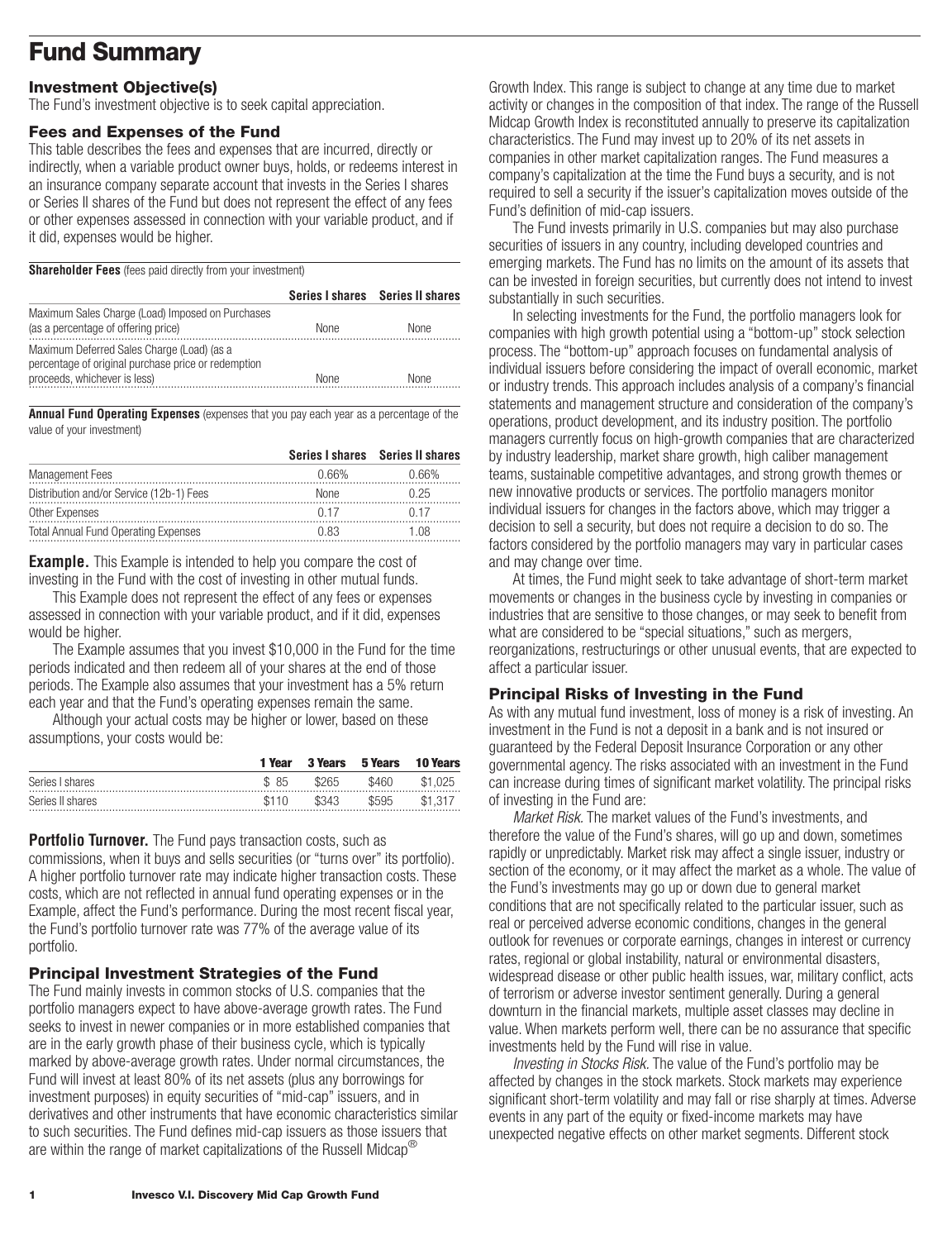markets may behave differently from each other and U.S. stock markets may move in the opposite direction from one or more foreign stock markets.

The prices of individual stocks generally do not all move in the same direction at the same time. However, individual stock prices tend to go up and down more dramatically than those of certain other types of investments, such as bonds. A variety of factors can negatively affect the price of a particular company's stock. These factors may include, but are not limited to: poor earnings reports, a loss of customers, litigation against the company, general unfavorable performance of the company's sector or industry, or changes in government regulations affecting the company or its industry. To the extent that securities of a particular type are emphasized (for example foreign stocks, stocks of small- or mid-cap companies, growth or value stocks, or stocks of companies in a particular industry), fund share values may fluctuate more in response to events affecting the market for those types of securities.

*Mid-Capitalization Companies Risk.* Mid-capitalization companies tend to be more vulnerable to changing market conditions and may have more limited product lines and markets, less experienced management and fewer financial resources than larger companies. These companies' securities may be more volatile and less liquid than those of more established companies, and their returns may vary, sometimes significantly, from the overall securities market.

*Growth Investing Risk.* If a growth company's earnings or stock price fails to increase as anticipated, or if its business plans do not produce the expected results, the value of its securities may decline sharply. Growth companies may be newer or smaller companies that may experience greater stock price fluctuations and risks of loss than larger, more established companies. Newer growth companies tend to retain a large part of their earnings for research, development or investments in capital assets. Therefore, they may not pay any dividends for some time. Growth investing has gone in and out of favor during past market cycles and is likely to continue to do so. During periods when growth investing is out of favor or when markets are unstable, it may be more difficult to sell growth company securities at an acceptable price. Growth stocks may also be more volatile than other securities because of investor speculation.

*Sector Focus Risk*. The Fund may from time to time have a significant amount of its assets invested in one market sector or group of related industries. In this event, the Fund's performance will depend to a greater extent on the overall condition of the sector or group of industries and there is increased risk that the Fund will lose significant value if conditions adversely affect that sector or group of industries.

*Foreign Securities Risk.* The Fund's foreign investments may be adversely affected by political and social instability, changes in economic or taxation policies, difficulty in enforcing obligations, decreased liquidity or increased volatility. Foreign investments also involve the risk of the possible seizure, nationalization or expropriation of the issuer or foreign deposits (in which the Fund could lose its entire investments in a certain market) and the possible adoption of foreign governmental restrictions such as exchange controls. Foreign companies generally may be subject to less stringent regulations than U.S. companies, including financial reporting requirements and auditing and accounting controls, and may therefore be more susceptible to fraud or corruption. There may be less public information available about foreign companies than U.S. companies, making it difficult to evaluate those foreign companies. Unless the Fund has hedged its foreign currency exposure, foreign securities risk also involves the risk of negative foreign currency rate fluctuations, which may cause the value of securities denominated in such foreign currency (or other instruments through which the Fund has exposure to foreign currencies) to decline in value. Currency exchange rates may fluctuate significantly over short periods of time. Currency hedging strategies, if used, are not always successful.

*Emerging Market Securities Risk.* Emerging markets (also referred to as developing markets) are generally subject to greater market volatility, political, social and economic instability, uncertain trading markets and more governmental limitations on foreign investment than more developed markets. In addition, companies operating in emerging markets may be subject to lower trading volume and greater price fluctuations than companies in more developed markets. Such countries' economies may be more dependent on relatively few industries or investors that may be highly vulnerable to local and global changes. Companies in emerging market countries generally may be subject to less stringent regulatory, disclosure, financial reporting, accounting, auditing and recordkeeping standards than companies in more developed countries. As a result, information, including financial information, about such companies may be less available and reliable, which can impede the Fund's ability to evaluate such companies. Securities law and the enforcement of systems of taxation in many emerging market countries may change quickly and unpredictably, and the ability to bring and enforce actions (including bankruptcy, confiscatory taxation, expropriation, nationalization of a company's assets, restrictions on foreign ownership of local companies, restrictions on withdrawing assets from the country, protectionist measures and practices such as share blocking), or to obtain information needed to pursue or enforce such actions, may be limited. In addition, the ability of foreign entities to participate in privatization programs of certain developing or emerging market countries may be limited by local law. Investments in emerging market securities may be subject to additional transaction costs, delays in settlement procedures, unexpected market closures, and lack of timely information.

*Cyclical Opportunities Risk.* At times, the Fund might seek to take advantage of short-term market movements or changes in the business cycle by investing in companies or industries that are sensitive to those changes. For example, when the economy is expanding, companies in consumer durables and the technology sector might benefit. There is a risk that, if a cyclical event does not have the anticipated effect or when the issuer or industry is out of phase in the business cycle, the value of the Fund's investment could fall.

*Investing in Special Situations Risk*. At times, the Fund may seek to benefit from what it considers to be "special situations," such as mergers, reorganizations, restructurings or other unusual events that are expected to affect a particular issuer. There is a risk that the expected change or event might not occur, which could cause the price of the security to fall, perhaps sharply. In that case, the investment might not produce the expected gains or might cause a loss. This is an aggressive investment technique that may be considered speculative.

*Management Risk.* The Fund is actively managed and depends heavily on the Adviser's judgment about markets, interest rates or the attractiveness, relative values, liquidity, or potential appreciation of particular investments made for the Fund's portfolio. The Fund could experience losses if these judgments prove to be incorrect. Additionally, legislative, regulatory, or tax developments may adversely affect management of the Fund and, therefore, the ability of the Fund to achieve its investment objective.

#### **Performance Information**

The bar chart and performance table provide an indication of the risks of investing in the Fund. The Fund has adopted the performance of the Oppenheimer Discovery Mid Cap Growth Fund/VA (the predecessor fund) as the result of a reorganization of the predecessor fund into the Fund, which was consummated after the close of business on May 24, 2019 (the "Reorganization"). Prior to the Reorganization, the Fund had not yet commenced operations. The bar chart shows changes in the performance of the Series I shares of the Fund and the Non-Service Shares of the predecessor fund from year to year as of December 31. The performance table compares the predecessor fund's and the Fund's performance to that of a broad-based securities market benchmark. The bar chart and performance table below do not reflect charges assessed in connection with your variable product; if they did, the performance shown would be lower.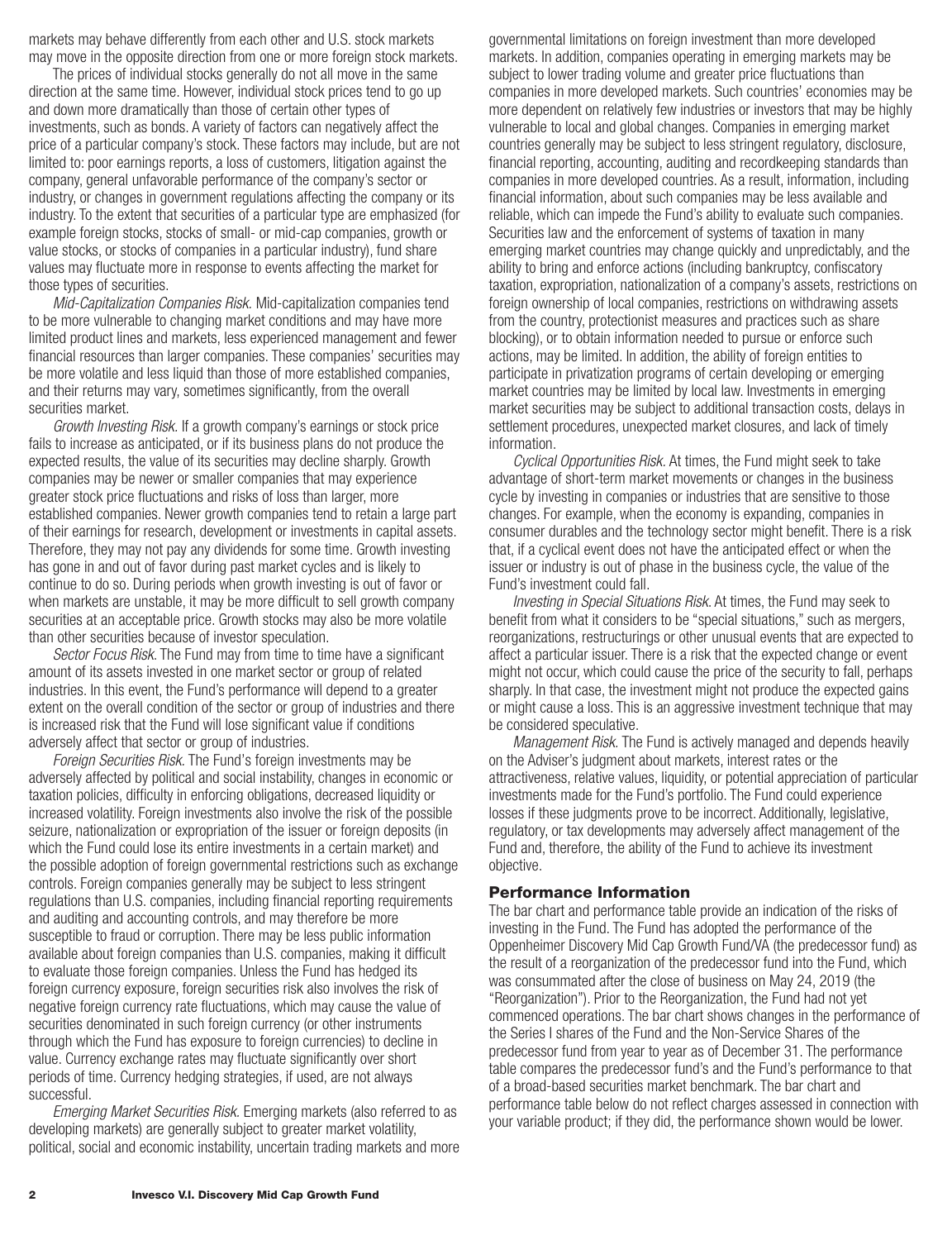<span id="page-4-0"></span>The Fund's (and the predecessor fund's) past performance is not necessarily an indication of how the Fund will perform in the future.

The returns shown for periods ending on or prior to May 24, 2019 are those of the Non-Service Shares and Service Shares of the predecessor fund, and are not offered by the Fund. The Non-Service Shares of the predecessor fund were reorganized into Series I shares of the Fund and the Service Shares of the predecessor fund were reorganized into the Series II shares of the Fund after the close of business on May 24, 2019. Series I shares' and Series II shares' returns of the Fund will be different from the Non-Service Shares' and the Service Shares' returns of the predecessor fund as they have different expenses.

Fund performance reflects any applicable fee waivers and expense reimbursements. Performance returns would be lower without applicable fee waivers and expense reimbursements.

All performance shown assumes the reinvestment of dividends and capital gains and the effect of the Fund's expenses.

The Series I shares and Series II shares invest in the same portfolio of securities and will have substantially similar performance, except to the extent that the expenses borne by each share class differ. Series II shares have higher expenses (and therefore lower performance) resulting from its Rule 12b-1 plan, which provides for a maximum fee equal to an annual rate of 0.25% (expressed as a percentage of average daily net assets of the Fund).



**Average Annual Total Returns** (for the periods ended December 31, 2021)

|                                                                                                 | Inception<br>Date              | Year  | Years | 10<br>Years |
|-------------------------------------------------------------------------------------------------|--------------------------------|-------|-------|-------------|
| Series I                                                                                        | 8/15/1986 19.10% 23.08% 17.84% |       |       |             |
| Series II                                                                                       | 10/16/2000 18.79 22.75         |       |       | 17.53       |
| Russell Midcap <sup>®</sup> Growth Index (reflects no<br>deduction for fees, expenses or taxes) |                                | 12.73 | 19.83 | 16.63       |

### **Management of the Fund**

Investment Adviser: Invesco Advisers, Inc.

| <b>Portfolio Managers</b>                            | Title             | <b>Lenath of Service on the Fund</b> |
|------------------------------------------------------|-------------------|--------------------------------------|
| Ronald J. Zibelli, Jr., CFA Portfolio Manager (lead) |                   | 2019 (predecessor fund 2008)         |
| Justin Livengood, CFA                                | Portfolio Manager | 2019 (predecessor fund 2014)         |

### **Purchase and Sale of Fund Shares**

You cannot purchase or sell (redeem) shares of the Fund directly. Please contact the insurance company that issued your variable product for more information on the purchase and sale of Fund shares. For more information, see "Other Information—Purchase and Redemption of Shares" in the prospectus.

### **Tax Information**

The Fund expects, based on its investment objective and strategies, that its distributions, if any, will consist of ordinary income, capital gains, or some combination of both. Because shares of the Fund must be purchased through variable products, such distributions will be exempt from current

taxation if left to accumulate within the variable product. Consult your variable insurance contract prospectus for additional tax information.

### **Payments to Insurance Companies**

If you purchase the Fund through an insurance company or other financial intermediary, the Fund, the Fund's distributor or its related companies may pay the intermediary for the sale of Fund shares and related services. These payments may create a conflict of interest by influencing the insurance company or other intermediary and your salesperson or financial adviser to recommend the Fund over another investment. Ask your salesperson or financial adviser or visit your financial intermediary's website for more information.

### **Investment Objective(s), Strategies, Risks and Portfolio Holdings**

### **Objective(s) and Strategies**

The Fund's investment objective is to seek capital appreciation. The Fund's investment objective may be changed by the Board of Trustees (the Board) without shareholder approval.

The Fund mainly invests in common stocks of U.S. companies that the portfolio managers expect to have above-average growth rates. The Fund seeks to invest in newer companies or in more established companies that are in the early growth phase of their business cycle, which is typically marked by above-average growth rates. Under normal circumstances, the Fund will invest at least 80% of its net assets (plus any borrowings for investment purposes) in equity securities of "mid-cap" issuers, and in derivatives and other instruments that have economic characteristics similar to such securities. The Fund defines mid-cap issuers as those issuers that are within the range of market capitalizations of the Russell Midcap<sup>®</sup> Growth Index. This range is subject to change at any time due to market activity or changes in the composition of that index. The range of the Russell Midcap Growth Index is reconstituted annually to preserve its capitalization characteristics. The Fund may invest up to 20% of its net assets in companies in other market capitalization ranges. The Fund measures a company's capitalization at the time the Fund buys a security, and is not required to sell a security if the issuer's capitalization moves outside of the Fund's definition of mid-cap issuers.

The Fund invests primarily in U.S. companies but may also purchase securities of issuers in any country, including developed countries and emerging markets. The Fund has no limits on the amount of its assets that can be invested in foreign securities, but currently does not intend to invest substantially in such securities. Foreign securities are those of issuers that are organized under the laws of a foreign country or that have a substantial portion of their operations or assets in a foreign country or countries, or that derive a substantial portion of their revenue or profits from businesses, investments or sales outside of the United States.

In selecting investments for the Fund, the portfolio managers look for companies with high growth potential using a "bottom-up" stock selection process. The "bottom-up" approach focuses on fundamental analysis of individual issuers before considering the impact of overall economic, market or industry trends. This approach includes analysis of a company's financial statements and management structure and consideration of the company's operations, product development, and its industry position. The portfolio managers currently focus on high-growth companies that are characterized by industry leadership, market share growth, high caliber management teams, sustainable competitive advantages, and strong growth themes or new innovative products or services. The portfolio managers monitor individual issuers for changes in the factors above, which may trigger a decision to sell a security, but does not require a decision to do so. The factors considered by the portfolio managers may vary in particular cases and may change over time.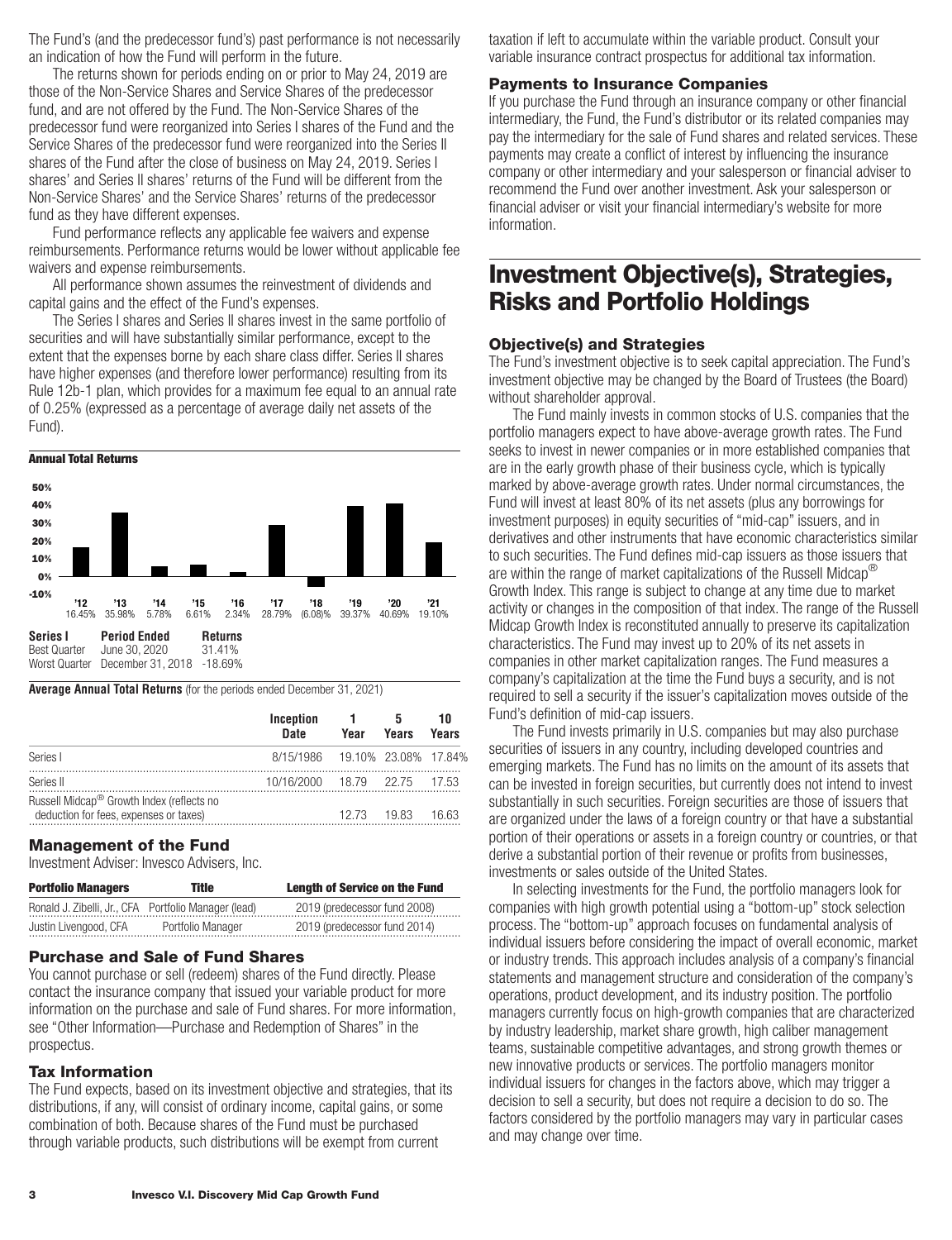At times, the Fund may seek to benefit from what are considered to be "special situations," such as mergers, reorganizations, restructurings or other unusual events, that are expected to affect a particular issuer. There is a risk that the anticipated change or event might not occur, which could cause the price of the security to fall, perhaps sharply. In that case, the investment might not produce the expected gains or might cause a loss. This is an aggressive investment technique that may be considered speculative.

In anticipation of or in response to market, economic, political, or other conditions, the Fund's portfolio managers may temporarily use a different investment strategy for defensive purposes. If the Fund's portfolio managers do so, different factors could affect the Fund's performance and the Fund may not achieve its investment objective.

The Fund's investments in the types of securities and other investments described in this prospectus vary from time to time, and, at any time, the Fund may not be invested in all of the types of securities and other investments described in this prospectus. The Fund may also invest in securities and other investments not described in this prospectus.

For more information, see "Description of the Funds and Their Investments and Risks" in the Fund's SAI.

#### **Risks**

The principal risks of investing in the Fund are:

*Market Risk.* The market values of the Fund's investments, and therefore the value of the Fund's shares, will go up and down, sometimes rapidly or unpredictably. Market risk may affect a single issuer, industry or section of the economy, or it may affect the market as a whole. The value of the Fund's investments may go up or down due to general market conditions that are not specifically related to the particular issuer, such as real or perceived adverse economic conditions, changes in the general outlook for revenues or corporate earnings, changes in interest or currency rates, regional or global instability, or adverse investor sentiment generally. The value of the Fund's investments may also go up or down due to factors that affect an individual issuer or a particular industry or sector, such as changes in production costs and competitive conditions within an industry. In addition, natural or environmental disasters, widespread disease or other public health issues, war, military conflict, acts of terrorism or other events may have a significant impact on the value of the Fund's investments, as well as the financial markets and global economy generally. Such circumstances may also impact the ability of the Adviser to effectively implement the Fund's investment strategy. During a general downturn in the financial markets, multiple asset classes may decline in value. When markets perform well, there can be no assurance that specific investments held by the Fund will rise in value.

■ Market Disruption Risks Related to Russia-Ukraine Conflict. Following Russia's invasion of Ukraine in late February 2022, various countries, including the United States, as well as NATO and the European Union, issued broad-ranging economic sanctions against Russia and Belarus. The resulting responses to the military actions (and potential further sanctions in response to continued military activity), the potential for military escalation and other corresponding events, have had, and could continue to have, severe negative effects on regional and global economic and financial markets, including increased volatility, reduced liquidity and overall uncertainty. The negative impacts may be particularly acute in certain sectors including, but not limited to, energy and financials. Russia may take additional counter measures or retaliatory actions (including cyberattacks), which could exacerbate negative consequences on global financial markets. The duration of ongoing hostilities and corresponding sanctions and related events cannot be predicted. The foregoing may result in a negative impact on Fund performance and the value of an investment in the Fund, even beyond any direct investment exposure the Fund may have to Russian issuers or the adjoining geographic regions.

■ COVID-19. The "COVID-19" strain of coronavirus has resulted in instances of market closures and dislocations, extreme volatility, liquidity constraints and increased trading costs. Efforts to contain its spread have resulted in travel restrictions, disruptions of healthcare systems, business operations (including business closures) and supply chains, layoffs, lower consumer demand and employee availability, and defaults and credit downgrades, among other significant economic impacts that have disrupted global economic activity across many industries. Such economic impacts may exacerbate other pre-existing political, social and economic risks locally or globally and cause general concern and uncertainty. The full economic impact and ongoing effects of COVID-19 (or other future epidemics or pandemics) at the macro-level and on individual businesses are unpredictable and may result in significant and prolonged effects on the Fund's performance.

*Investing in Stocks Risk*. Common stock represents an ownership interest in a company. It ranks below preferred stock and debt securities in claims for dividends and in claims for assets of the issuer in a liquidation or bankruptcy. Common stocks may be exchange-traded or over-the-counter securities. Over-the-counter securities may be less liquid than exchange-traded securities.

The value of the Fund's portfolio may be affected by changes in the stock markets. Stocks and other equity securities fluctuate in price in response to changes to equity markets in general. Stock markets may experience significant short-term volatility and may fall or rise sharply at times. Adverse events in any part of the equity or fixed-income markets may have unexpected negative effects on other market segments. Different stock markets may behave differently from each other and U.S. stock markets may move in the opposite direction from one or more foreign stock markets.

The prices of individual stocks generally do not all move in the same direction at the same time. However, individual stock prices tend to go up and down more dramatically than those of certain other types of investments, such as bonds. A variety of factors can negatively affect the price of a particular company's stock. These factors may include, but are not limited to: poor earnings reports, a loss of customers, litigation against the company, general unfavorable performance of the company's sector or industry, or changes in government regulations affecting the company or its industry. To the extent that securities of a particular type are emphasized (for example foreign stocks, stocks of small- or mid-cap companies, growth or value stocks, or stocks of companies in a particular industry), their share values may fluctuate more in response to events affecting the market for those types of securities.

*Mid-Capitalization Companies Risk.* Investing in securities of mid-capitalization companies involves greater risk than customarily is associated with investing in larger, more established companies. Securities of mid-capitalization companies tend to be more vulnerable to changing market conditions and may have more limited product lines and markets, less experienced management and fewer financial resources than larger companies. These companies' securities may be more volatile and less liquid than those of more established companies. These securities may have returns that vary, sometimes significantly, from the overall securities market.

*Growth Investing Risk*. Growth companies are companies whose earnings and stock prices are expected to grow at a faster rate than the overall market. If a growth company's earnings or stock price fails to increase as anticipated, or if its business plans do not produce the expected results, the value of its securities may decline sharply. Growth companies can be new or established companies that may be entering a growth cycle in their business and therefore may experience greater stock price fluctuations and risks of loss than larger, more established companies. Their anticipated growth may come from developing new products or services or from expanding into new or growing markets. Growth companies may be applying new technologies, new or improved distribution methods or new business models that could enable them to capture an important or dominant market position. They may have a special area of expertise or the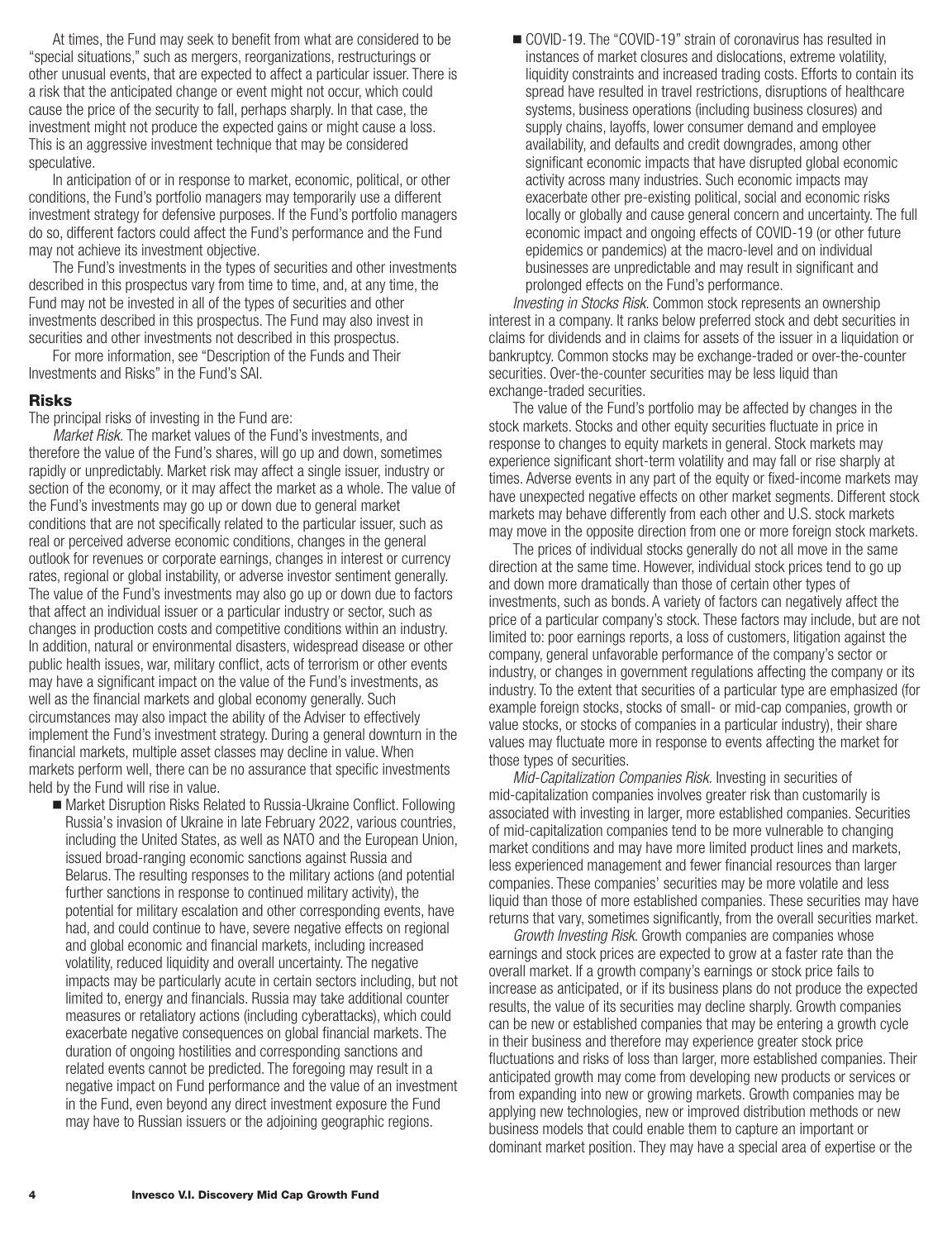ability to take advantage of changes in demographic or other factors in a more profitable way. Newer growth companies generally tend to invest a large part of their earnings in research, development or capital assets. Although newer growth companies may not pay any dividends for some time, their stocks may be valued because of their potential for price increases. Growth investing has gone in and out of favor during past market cycles and is likely to continue to do so. During periods when growth investing is out of favor or when markets are unstable, it may be more difficult to sell growth company securities at an acceptable price. Growth stocks may also be more volatile than other securities because of investor speculation.

*Sector Focus Risk*. The Fund may from time to time have a significant amount of its assets invested in one market sector or group of related industries. The prices of stocks of issuers in a particular industry or sector may go up and down in response to changes in economic conditions, government regulations, availability of basic resources or supplies, or other events that affect that industry or sector more than others. In this event, the Fund's performance will depend to a greater extent on the overall condition of the sector or group of industries and there is increased risk that the Fund will lose significant value if conditions adversely affect that sector or group of industries. Information about the Fund's investment in a particular industry or market sector is available in its annual and semi-annual reports to shareholders and in its reports on Form N-PORT filed with the SEC.

*Foreign Securities Risk.* The value of the Fund's foreign investments may be adversely affected by political and social instability in the home countries of the issuers of the investments, by changes in economic or taxation policies in those countries, or by the difficulty in enforcing obligations in those countries. Foreign investments also involve the risk of the possible seizure, nationalization or expropriation of the issuer or foreign deposits (in which the Fund could lose its entire investments in a certain market) and the possible adoption of foreign governmental restrictions such as exchange controls. Foreign companies generally may be subject to less stringent regulations than U.S. companies, including financial reporting requirements and auditing and accounting controls, and may therefore be more susceptible to fraud or corruption. Also, there may be less publicly available information about companies in certain foreign countries than about U.S. companies making it more difficult for the Adviser to evaluate those companies. The laws of certain countries may put limits on the Fund's ability to recover its assets held at a foreign bank if the foreign bank, depository or issuer of a security, or any of their agents, goes bankrupt. Trading in many foreign securities may be less liquid and more volatile than U.S. securities due to the size of the market or other factors. Changes in political and economic factors in one country or region could adversely affect conditions in another country or region. Investments in foreign securities may also expose the Fund to time-zone arbitrage risk. At times, the Fund may emphasize investments in a particular country or region and may be subject to greater risks from adverse events that occur in that country or region. Unless the Fund has hedged its foreign currency exposure, foreign securities risk also involves the risk of negative foreign currency rate fluctuations, which may cause the value of securities denominated in such foreign currency (or other instruments through which the Fund has exposure to foreign currencies) to decline in value. Currency exchange rates may fluctuate significantly over short periods of time. Currency hedging strategies, if used, are not always successful. For instance, currency forward contracts, if used by the Fund, could reduce performance if there are unanticipated changes in currency exchange rates.

*Emerging Market Securities Risk.* Emerging markets (also referred to as developing markets) are generally subject to greater market volatility, political, social and economic instability, uncertainty regarding the existence of trading markets and more governmental limitations on foreign investment than more developed markets. In addition, companies operating in emerging markets may have greater concentration in a few industries resulting in greater vulnerability to regional and global trade conditions and also may be subject to lower trading volume and greater price fluctuations than

companies in more developed markets. Unexpected market closures may also affect investments in emerging markets. Settlement procedures may differ from those of more established securities markets, and settlement delays may result in the inability to invest assets or dispose of portfolio securities in a timely manner. As a result there could be subsequent declines in value of the portfolio security, a decrease in the level of liquidity of the portfolio, or, if there is a contract to sell the security, a possible liability to the purchaser.

Such countries' economies may be more dependent on relatively few industries or investors that may be highly vulnerable to local and global changes. Emerging market countries may also have higher rates of inflation and more rapid and extreme fluctuations in inflation rates and greater sensitivity to interest rate changes. Further, companies in emerging market countries generally may be subject to less stringent regulatory, disclosure, financial reporting, accounting, auditing and recordkeeping standards than companies in more developed countries and, as a result, the nature and quality of such information may vary. Information about such companies may be less available and reliable and, therefore, the ability to conduct adequate due diligence in emerging markets may be limited which can impede the Fund's ability to evaluate such companies. In addition, certain emerging market countries have material limitations on Public Company Accounting Oversight Board ("PCAOB") inspection, investigation and enforcement capabilities, which hinder the ability to engage in independent oversight or inspection of accounting firms located in or operating in certain emerging markets; therefore, there is no guarantee that the quality of financial reporting or the audits conducted by audit firms of emerging market issuers meet PCAOB standards.

Securities law in many emerging market countries is relatively new and unsettled. Therefore, laws regarding foreign investment in emerging market securities, securities regulation, title to securities, and shareholder rights may change quickly and unpredictably. Emerging market countries also may have less developed legal systems allowing for enforcement of private property rights and/or redress for injuries to private property (including bankruptcy, confiscatory taxation, expropriation, nationalization of a company's assets, restrictions on foreign ownership of local companies, restrictions on withdrawing assets from the country, protectionist measures and practices such as share blocking). Certain governments may require approval for the repatriation of investment income, capital or the proceeds of sales of securities by foreign investors. The ability to bring and enforce actions in emerging market countries, or to obtain information needed to pursue or enforce such actions, may be limited and shareholder claims may be difficult or impossible to pursue. In addition, the taxation systems at the federal, regional and local levels in emerging market countries may be less transparent and inconsistently enforced, and subject to sudden change.

Emerging market countries may have a higher degree of corruption and fraud than developed market countries, as well as counterparties and financial institutions with less financial sophistication, creditworthiness and/or resources. The governments in some emerging market countries have been engaged in programs to sell all or part of their interests in government-owned or controlled enterprises. However, in certain emerging market countries, the ability of foreign entities to participate in privatization programs may be limited by local law. There can be no assurance that privatization programs will be successful.

Other risks of investing in emerging market securities may include additional transaction costs, delays in settlement procedures, unexpected market closures, and lack of timely information.

*Cyclical Opportunities Risk.* At times, the Fund might seek to take advantage of short-term market movements or changes in the business cycle by investing in companies or industries that are sensitive to those changes. For example, when the economy is expanding, companies in consumer durables and the technology sector might benefit. There is a risk that, if a cyclical event does not have the anticipated effect or when the issuer or industry is out of phase in the business cycle, the value of the Fund's investment could fall.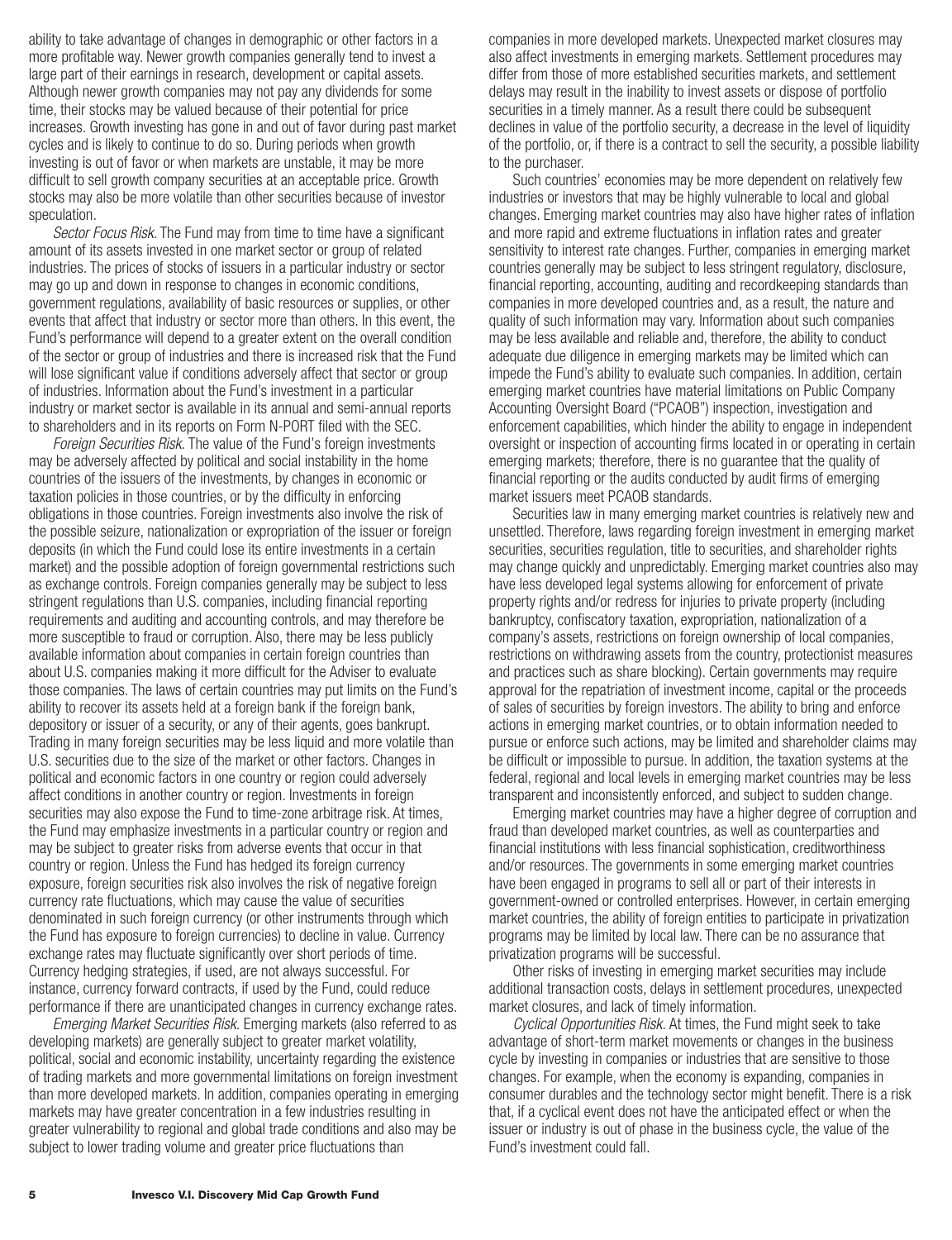<span id="page-7-0"></span>*Investing in Special Situations Risk*. At times, the Fund may seek to benefit from what are considered to be "special situations," such as mergers, reorganizations, restructurings or other unusual events, that are expected to affect a particular issuer. There is a risk that the anticipated change or event might not occur, which could cause the price of the security to fall, perhaps sharply. In that case, the investment might not produce the expected gains or might cause a loss. This is an aggressive investment technique that may be considered speculative.

*Management Risk.* The Fund is actively managed and depends heavily on the Adviser's judgment about markets, interest rates or the attractiveness, relative values, liquidity, or potential appreciation of particular investments made for the Fund's portfolio. The Fund could experience losses if these judgments prove to be incorrect. There can be no guarantee that the Adviser's investment techniques or investment decisions will produce the desired results. Additionally, legislative, regulatory, or tax developments may affect the investments or investment strategies available to the Adviser in connection with managing the Fund, which may also adversely affect the ability of the Fund to achieve its investment objective.

### **Portfolio Holdings**

A description of Fund policies and procedures with respect to the disclosure of Fund portfolio holdings is available in the SAI, which is available at www.invesco.com/us.

### **Fund Management**

### **The Adviser(s)**

Invesco serves as the Fund's investment adviser. The Adviser manages the investment operations of the Fund as well as other investment portfolios that encompass a broad range of investment objectives, and has agreed to perform or arrange for the performance of the Fund's day-to-day management. The Adviser is located at 1555 Peachtree Street, N.E., Atlanta, Georgia 30309. The Adviser, as successor in interest to multiple investment advisers, has been an investment adviser since 1976.

*Sub-Advisers*. Invesco has entered into one or more Sub-Advisory Agreements with certain affiliates to serve as sub-advisers to the Fund (the Sub-Advisers). Invesco may appoint the Sub-Advisers from time to time to provide discretionary investment management services, investment advice, and/or order execution services to the Fund. The Sub-Advisers and the Sub-Advisory Agreements are described in the SAI.

*Potential New Sub-Advisers (Exemptive Order Structure)*. The SEC has also granted exemptive relief that permits the Adviser, subject to certain conditions, to enter into new sub-advisory agreements with affiliated or unaffiliated sub-advisers on behalf of the Fund without shareholder approval. The exemptive relief also permits material amendments to existing sub-advisory agreements with affiliated or unaffiliated sub-advisers (including the Sub-Advisory Agreements with the Sub-Advisers) without shareholder approval. Under this structure, the Adviser has ultimate responsibility, subject to oversight of the Board, for overseeing such sub-advisers and recommending to the Board their hiring, termination, or replacement. The structure does not permit investment advisory fees paid by the Fund to be increased without shareholder approval, or change the Adviser's obligations under the investment advisory agreement, including the Adviser's responsibility to monitor and oversee sub-advisory services furnished to the Fund.

### **Exclusion of Adviser from Commodity Pool Operator Definition**

With respect to the Fund, the Adviser has claimed an exclusion from the definition of "commodity pool operator" (CPO) under the Commodity Exchange Act (CEA) and the rules of the Commodity Futures Trading Commission (CFTC) and, therefore, is not subject to CFTC registration or regulation as a CPO. In addition, the Adviser is relying upon a related

exclusion from the definition of "commodity trading advisor" (CTA) under the CEA and the rules of the CFTC with respect to the Fund.

The terms of the CPO exclusion require the Fund, among other things, to adhere to certain limits on its investments in "commodity interests." Commodity interests include commodity futures, commodity options and swaps, which in turn include non-deliverable forwards. The Fund is permitted to invest in these instruments as further described in the Fund's SAI. However, the Fund is not intended as a vehicle for trading in the commodity futures, commodity options or swaps markets. The CFTC has neither reviewed nor approved the Adviser's reliance on these exclusions, or the Fund, its investment strategies or this prospectus.

#### **Adviser Compensation**

During the fiscal year ended December 31, 2021, the Adviser received compensation of 0.63% of the Fund's average daily net assets, after fee waiver and/or expense reimbursement, if any.

A discussion regarding the basis for the Board's approval of the investment advisory agreement and investment sub-advisory agreements of the Fund is available in the Fund's most recent annual or semi-annual report to shareholders.

#### **Portfolio Managers**

The following individuals are jointly and primarily responsible for the day-to-day management of the Fund's portfolio:

- Ronald J. Zibelli, Jr., CFA (lead manager), Portfolio Manager, who has been responsible for the Fund since 2019 and has been associated with Invesco and/or its affiliates since 2019. Prior to the commencement of the Fund's operations, Mr. Zibelli managed the predecessor fund since 2008 and was associated with OppenheimerFunds, a global asset management firm, since 2006.
- Justin Livengood, CFA, Portfolio Manager, who has been responsible for the Fund since 2019 and has been associated with Invesco and/or its affiliates since 2019. Prior to the commencement of the Fund's operations, Mr. Livengood managed the predecessor fund since 2014 and was associated with OppenheimerFunds, a global asset management firm, since 2006.

A lead manager generally has final authority over all aspects of the Fund's investment portfolio, including but not limited to, purchases and sales of individual securities, portfolio construction techniques, portfolio risk assessment, and the management of daily cash flows in accordance with portfolio holdings. The degree to which a lead manager may perform these functions, and the nature of these functions, may change from time to time.

More information on the portfolio managers may be found at www.invesco.com/us. The website is not part of this prospectus.

The Fund's SAI provides additional information about the portfolio managers' investments in the Fund, a description of the compensation structure and information regarding other accounts managed.

### **Other Information**

### **Purchase and Redemption of Shares**

The Fund ordinarily effects orders to purchase and redeem shares at the Fund's next computed net asset value (NAV) after it receives an order. Insurance companies participating in the Fund serve as the Fund's designee for receiving orders of separate accounts that invest in the Fund. The Fund may postpone the right of redemption only under unusual circumstances, as allowed by the SEC, such as when the New York Stock Exchange (NYSE) restricts or suspends trading.

Although the Fund generally intends to pay redemption proceeds solely in cash, the Fund reserves the right to determine, in its sole discretion, whether to satisfy redemption requests by making payment in securities or other property (known as a redemption in kind). Redemptions in kind may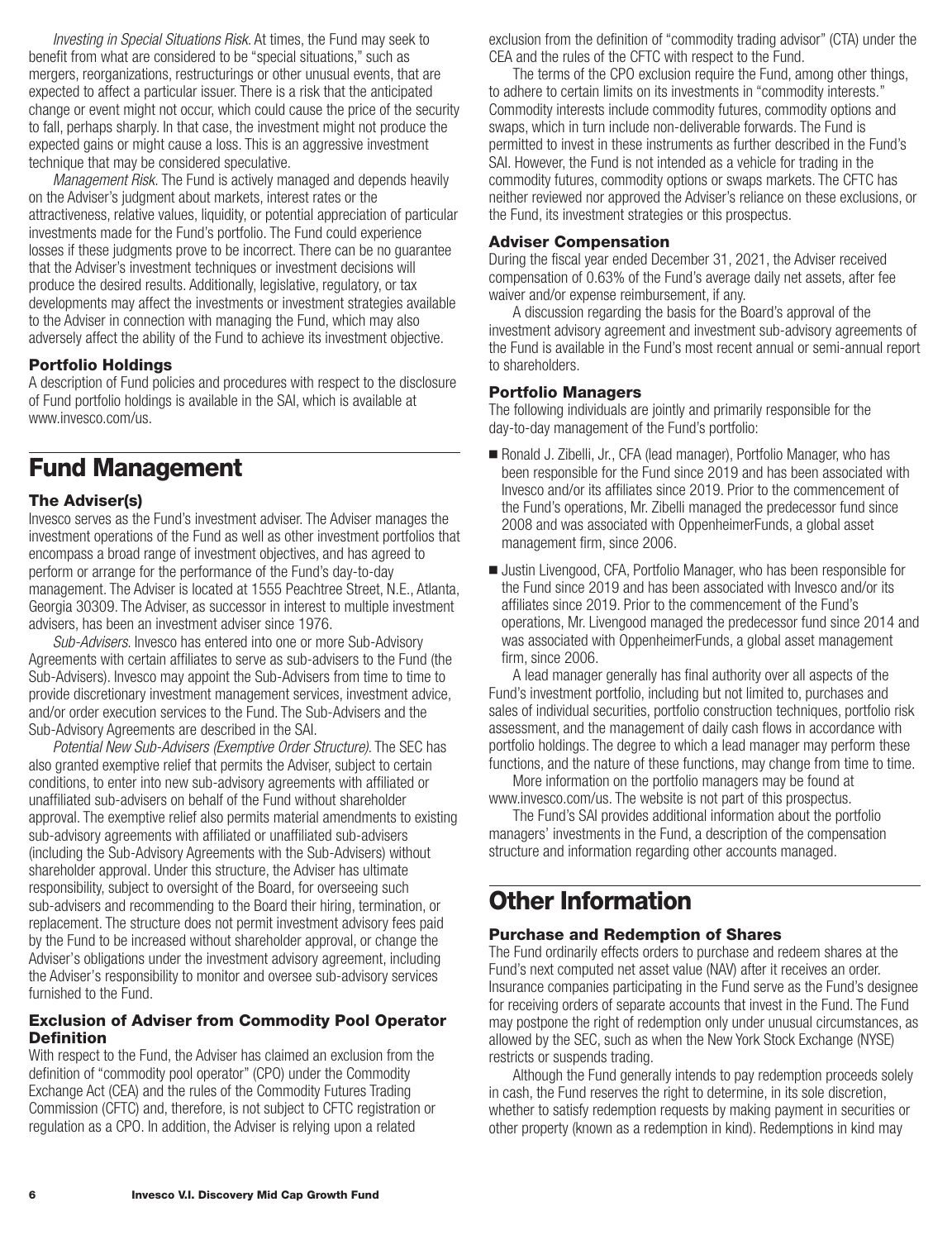<span id="page-8-0"></span>result in transaction costs and/or market fluctuations associated with liquidating or holding the securities, respectively.

Shares of the Fund are offered in connection with mixed and shared funding, i.e., to separate accounts of affiliated and unaffiliated insurance companies funding variable products. The Fund currently offers shares only to insurance company separate accounts and funds of funds. In the future, the Fund may offer them to pension and retirement plans that qualify for special federal income tax treatment. Due to differences in tax treatment and other considerations, the interests of Fund shareholders, including variable product owners and plan participants investing in the Fund (whether directly or indirectly through fund of funds), may conflict.

Mixed and shared funding may present certain conflicts of interest. For example, violation of the federal tax laws by one insurance company separate account investing directly or indirectly in a fund could cause variable products funded through another insurance company separate account to lose their tax-deferred status, unless remedial actions were taken. The Board will monitor for the existence of any material conflicts and determine what action, if any, should be taken. The Fund's NAV could decrease if it had to sell investment securities to pay redemption proceeds to a separate account (or plan) withdrawing because of a conflict.

### **Redemptions by Large Shareholders**

At times, the Fund may experience adverse effects when certain large shareholders redeem large amounts of shares of the Fund. Large redemptions may cause the Fund to sell portfolio securities at times when it would not otherwise do so. In addition, these transactions may also accelerate the realization of taxable income to shareholders (if applicable) if such sales of investments resulted in gains and may also increase transaction costs and/or increase in the Fund's expense ratio. When experiencing a redemption by a large shareholder, the Fund may delay payment of the redemption request up to seven days to provide the investment manager with time to determine if the Fund can redeem the request-in-kind or to consider other alternatives to lessen the harm to remaining shareholders. Under certain circumstances, however, the Fund may be unable to delay a redemption request, which could result in the automatic processing of a large redemption that is detrimental to the Fund and its remaining shareholders.

### **Excessive Short-Term Trading Activity Disclosure**

The Fund's investment programs are designed to serve long-term investors and are not designed to accommodate excessive short-term trading activity in violation of the Fund's policies and procedures described below. Excessive short-term trading activity in the Fund's shares (i.e., purchases of Fund shares followed shortly thereafter by redemptions of such shares, or vice versa) may hurt the long-term performance of the Fund by requiring it to maintain an excessive amount of cash or to liquidate portfolio holdings at a disadvantageous time, thus interfering with the efficient management of the Fund by causing it to incur increased brokerage and administrative costs. Where excessive short-term trading activity seeks to take advantage of arbitrage opportunities from stale prices for portfolio securities, the value of Fund shares held by long-term investors may be diluted. The Board has adopted policies and procedures designed to discourage excessive short-term trading of Fund shares. The Fund may alter its policies and procedures at any time without giving prior notice to Fund shareholders if Invesco believes the change would be in the best interests of long-term investors.

Pursuant to the Fund's policies and procedures, Invesco and certain of its corporate affiliates (Invesco and such affiliates, collectively, the Invesco Affiliates) currently use the following tools designed to discourage excessive short-term trading in the Fund:

(1) trade activity monitoring; and

(2) the use of fair value pricing consistent with procedures approved by the Board.

Each of these tools is described in more detail below.

In addition, restrictions designed to discourage or curtail excessive short-term trading activity may be imposed by the insurance companies and/or their separate accounts that invest in the Fund on behalf of variable product owners. Variable product owners should refer to the applicable contract and related prospectus for more details.

### **Trade Activity Monitoring**

To detect excessive short-term trading activities, the Invesco Affiliates will monitor, on a daily basis, selected aggregate purchase or redemption trade orders placed by insurance companies and/or their separate accounts. The Invesco Affiliates will seek to work with insurance companies to discourage variable product owners from engaging in abusive trading practices. However, the ability of the Invesco Affiliates to monitor trades that are placed by variable product owners is severely if not completely limited due to the fact that the insurance companies trade with the Fund through omnibus accounts, and maintain the exclusive relationship with, and are responsible for maintaining the account records of, their variable product owners. There may also be legal and technological limitations on the ability of insurance companies to impose restrictions on the trading practices of their variable product owners. As a result, there can be no guarantee that the Invesco Affiliates will be able to detect or deter market timing by variable product owners.

If, as a result of this monitoring, the Invesco Affiliates believe that a variable product owner has engaged in excessive short-term trading (regardless of whether or not the insurance company's own trading restrictions are exceeded), the Invesco Affiliates will seek to act in a manner that they believe is consistent with the best interests of long-term investors, which may include taking steps such as (1) asking the insurance company to take action to stop such activities, or (2) refusing to process future purchases related to such activities in the insurance company's account with the Fund. The Invesco Affiliates will use reasonable efforts to apply the Fund's policies uniformly given the potential limitations described above.

### **Fair Value Pricing**

Securities owned by the Fund are to be valued at current market value if market quotations are readily available. All other securities and assets of the Fund for which market quotations are not readily available are to be valued at fair value determined in good faith using procedures approved by the Board. An effect of fair value pricing may be to reduce the ability of frequent traders to take advantage of arbitrage opportunities resulting from potentially "stale" prices of portfolio holdings. However, it cannot eliminate the possibility of frequent trading.

See "Pricing of Shares—Determination of Net Asset Value (NAV)" for more information.

### **Risks**

There is the risk that the Fund's policies and procedures will prove ineffective in whole or in part to detect or prevent excessive short-term trading. Although these policies and procedures, including the tools described above, are designed to discourage excessive short-term trading, they do not eliminate the possibility that excessive short-term trading activity in the Fund will occur. Moreover, each of these tools involves judgments that are inherently subjective. The Invesco Affiliates seek to make these judgments to the best of their abilities in a manner that they believe is consistent with the best interests of long-term investors. However, there can be no assurance that the Invesco Affiliates will be able to gain access to any or all of the information necessary to detect or prevent excessive short-term trading by a variable product owner. While the Invesco Affiliates and the Fund may seek to take actions with the assistance of the insurance companies that invest in the Fund, there is the risk that neither the Invesco Affiliates nor the Fund will be successful in their efforts to minimize or eliminate such activity.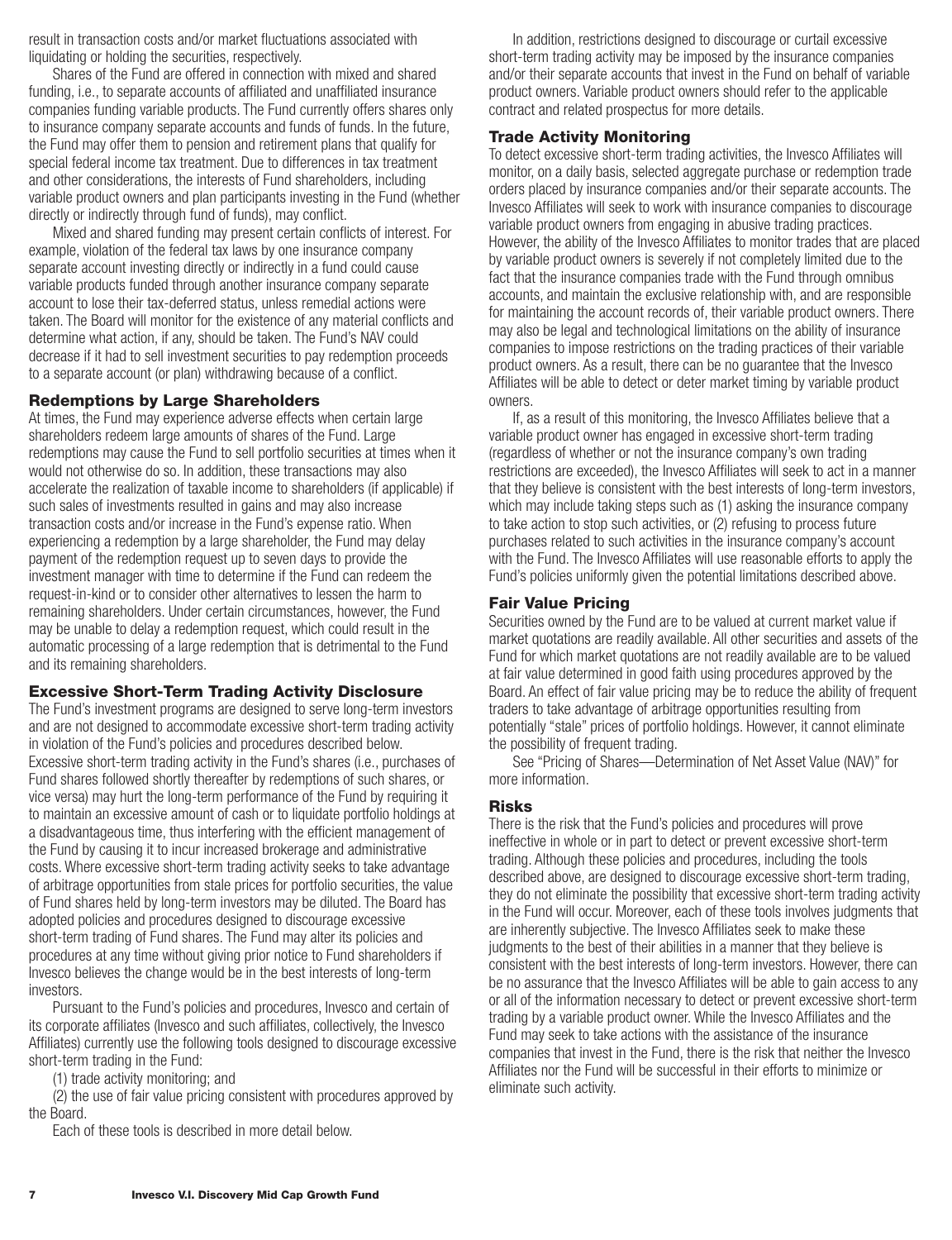### <span id="page-9-0"></span>**Pricing of Shares**

#### **Determination of Net Asset Value (NAV)**

The price of the Fund's shares is the Fund's NAV per share. The Fund values portfolio securities for which market quotations are readily available at market value. Securities and other assets quoted in foreign currencies are valued in U.S. dollars based on the prevailing exchange rates on that day. The Fund values securities and assets for which market quotations are unavailable at their "fair value," which is described below.

Even when market quotations are available, they may be stale or they may be unreliable because the security is not traded frequently, trading on the security ceased before the close of the trading market or issuer specific events occurred after the security ceased trading or because of the passage of time between the close of the market on which the security trades and the close of the NYSE and when the Fund calculates its NAV. Issuer specific events may cause the last market quotation to be unreliable. Such events may include a merger or insolvency, events that affect a geographical area or an industry segment, such as political events or natural disasters, or market events, such as a significant movement in the U.S. market. Where the Adviser determines that the closing price of the security is stale or unreliable, the Adviser will value the security at its fair value.

Fair value is that amount that the owner might reasonably expect to receive for the security upon its current sale. A fair value price is an estimated price that requires consideration of all appropriate factors, including indications of fair value available from pricing services. Fair value pricing involves judgment and a fund that uses fair value methodologies may value securities higher or lower than another fund using market quotations or its own fair value methodologies to price the same securities. Investors who purchase or redeem Fund shares on days when the Fund is holding fair-valued securities may receive a greater or lesser number of shares, or higher or lower redemption proceeds, than they would have received if the Fund had not fair-valued the security or had used a different methodology.

The Board has delegated the daily determination of fair value prices to the Adviser's valuation committee, which acts in accordance with Board approved policies. Fair value pricing methods and pricing services can change from time to time as approved by the Board.

The intended effect of applying fair value pricing is to compute a NAV that accurately reflects the value of the Fund's portfolio at the time that the NAV is calculated. An additional intended effect is to discourage those seeking to take advantage of arbitrage opportunities resulting from "stale" prices and to mitigate the dilutive impact of any such arbitrage. However, the application of fair value pricing cannot eliminate the possibility that arbitrage opportunities will exist.

Specific types of securities are valued as follows:

*Senior Secured Floating Rate Loans and Senior Secured Floating Rate Debt Securities.* Senior secured floating rate loans and senior secured floating rate debt securities are fair valued using evaluated quotes provided by an independent pricing service. Evaluated quotes provided by the pricing service may reflect appropriate factors such as market quotes, ratings, tranche type, industry, company performance, spread, individual trading characteristics, institution-size trading in similar groups of securities and other market data.

*Domestic Exchange Traded Equity Securities.* Market quotations are generally available and reliable for domestic exchange traded equity securities. If market quotations are not available or are unreliable, the Adviser will value the security at fair value in good faith using procedures approved by the Board.

*Foreign Securities.* If market quotations are available and reliable for foreign exchange traded equity securities, the securities will be valued at the market quotations. Because trading hours for certain foreign securities end before the close of the NYSE, closing market quotations may become unreliable. If between the time trading ends on a particular security and the close of the customary trading session on the NYSE events occur that are

significant and may make the closing price unreliable, the Fund may fair value the security. If an issuer specific event has occurred that the Adviser determines, in its judgment, is likely to have affected the closing price of a foreign security, it will price the security at fair value. The Adviser also relies on a screening process from a pricing vendor to indicate the degree of certainty, based on historical data, that the closing price in the principal market where a foreign security trades is not the current market value as of the close of the NYSE. For foreign securities where the Adviser believes, at the approved degree of certainty, that the price is not reflective of current market value, the Adviser will use the indication of fair value from the pricing service to determine the fair value of the security. The pricing vendor, pricing methodology or degree of certainty may change from time to time. Fund securities primarily traded on foreign markets may trade on days that are not business days of the Fund. Because the NAV of Fund shares is determined only on business days of the Fund, the value of foreign securities included in the Fund's portfolio may change on days when the separate account to which you have allocated variable product values will not be able to purchase or redeem shares of the Fund.

*Fixed Income Securities.* Fixed income securities, such as government, corporate, asset-backed and municipal bonds and convertible securities, including high yield or junk bonds, and loans, normally are valued on the basis of prices provided by independent pricing services. Prices provided by the pricing services may be determined without exclusive reliance on quoted prices, and may reflect appropriate factors such as institution-size trading in similar groups of securities, developments related to special securities, dividend rate, maturity and other market data. Pricing services generally value fixed income securities assuming orderly transactions of institutional round lot size, but a Fund may hold or transact in the same securities in smaller, odd lot sizes. Odd lots often trade at lower prices than institutional round lots. Prices received from pricing services are fair value prices. In addition, if the price provided by the pricing service and independent quoted prices are unreliable, the Adviser's valuation committee will fair value the security using procedures approved by the Board.

*Short-term Securities.* The Fund's short-term investments are valued at amortized cost when the security has 60 days or less to maturity.

*Futures and Options.* Futures contracts are valued at the final settlement price set by the exchange on which they are principally traded. Options are valued on the basis of market quotations, if available.

*Swap Agreements.* Swap agreements are fair valued using an evaluated quote provided by an independent pricing service. Evaluated quotes provided by the pricing service are based on a model that may include end of day net present values, spreads, ratings, industry and company performance.

*Open-end Funds.* If the Fund invests in other open-end funds, other than open-end funds that are exchange traded, the investing Fund will calculate its NAV using the NAV of the underlying fund in which it invests. The Fund discloses portfolio holdings at different times to insurance companies issuing variable products that invest in the Fund, and in annual and semi-annual shareholder reports. Refer to such reports to determine the types of securities in which the Fund has invested. You may also refer to the SAI to determine what types of securities in which the Fund may invest. You may obtain copies of these reports or of the SAI from the insurance company that issued your variable product, or from the Adviser as described on the back cover of this prospectus.

The Fund generally determines the net asset value of its shares on each day the NYSE is open for trading (a business day) as of approximately 4:00 p.m. Eastern Time (the customary close of regular trading) or earlier in the case of a scheduled early close. In the event of an unscheduled early close of the NYSE, the Fund generally still will determine the net asset value of its shares as of 4:00 p.m. Eastern Time on that business day. Portfolio securities traded on the NYSE would be valued at their closing prices unless the investment adviser determines that a "fair value" adjustment is appropriate due to subsequent events occurring after an early close consistent with procedures approved by the Board.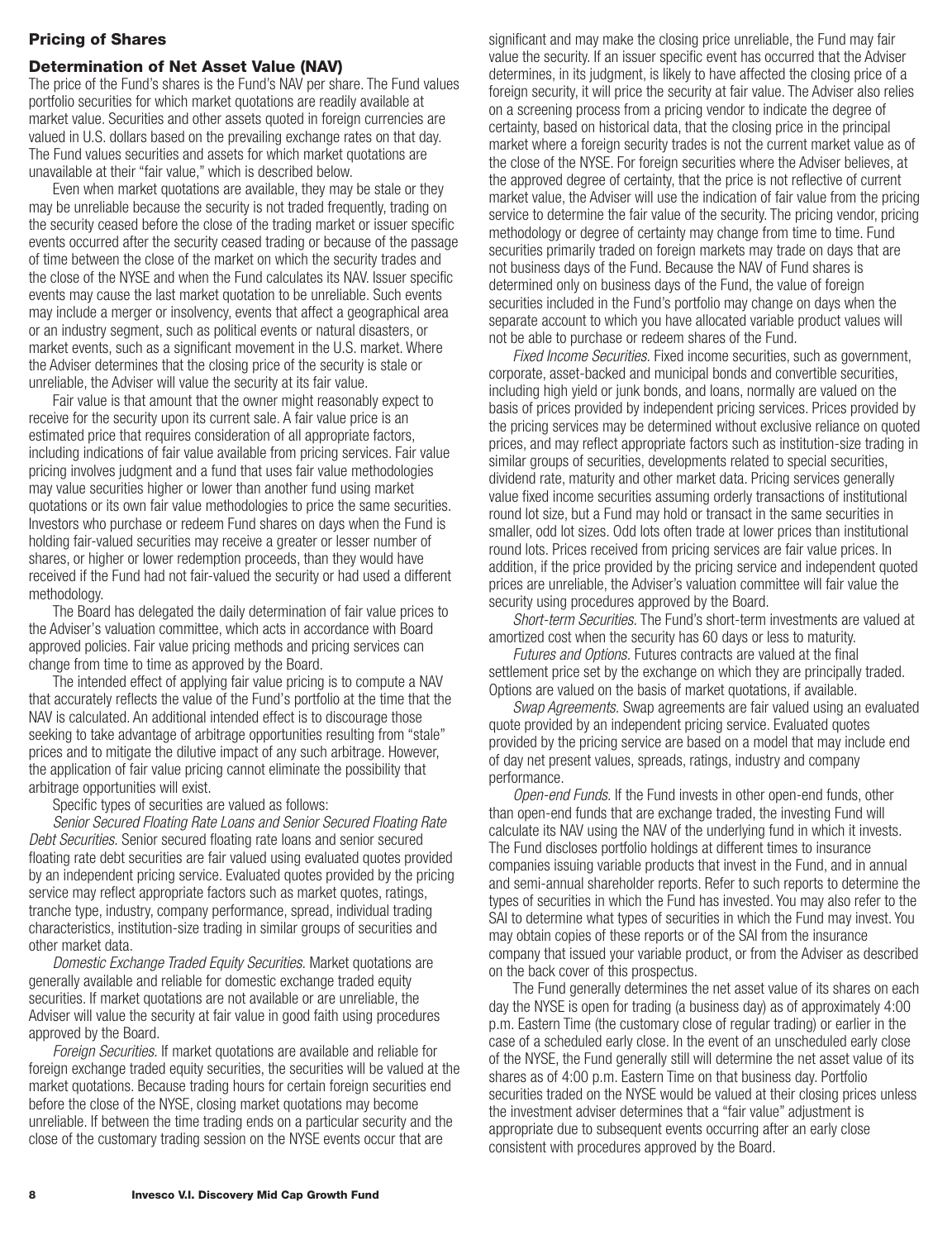### <span id="page-10-0"></span>**Taxes**

The Fund intends to qualify each year as a regulated investment company and, as such, is not subject to entity-level tax on the income and gain it distributes to shareholders. Insurance company separate accounts may invest in the Fund and, in turn, may offer variable products to investors through insurance contracts. Because the insurance company separate accounts generally are the shareholders in the Fund, all of the tax characteristics of the Fund's investments flow into the separate accounts and not to each variable product owner. The tax consequences from each variable product owner's investment in a variable product contract will depend upon the provisions of these contracts, and variable product owners should consult their contract prospectus for more information on these tax consequences.

### **Dividends and Distributions**

The Fund expects, based on its investment objective and strategies, that its distributions, if any, will consist of ordinary income, capital gains, or some combination of both.

### **Dividends**

The Fund generally declares and pays dividends from net investment income, if any, annually.

### **Capital Gains Distributions**

The Fund generally distributes long-term and short-term capital gains (net of any available capital loss carryovers), if any, at least annually. Capital gains distributions may vary considerably from year to year as a result of the Fund's normal investment activities and cash flows.

### **Share Classes**

The Fund has two classes of shares, Series I shares and Series II shares. Each class is identical except that Series II shares have a distribution or "Rule 12b-1 Plan" that is described below.

### **Distribution Plan**

The Fund has adopted a distribution or "Rule 12b-1 Plan" for its Series II shares. The plan allows the Fund to pay distribution fees to life insurance companies and others to promote the sale and distribution of Series II shares. The plan provides for a maximum fee equal to an annual rate of 0.25% (expressed as a percentage of average daily net assets of the Fund). Because the Fund pays these fees out of its assets on an ongoing basis, over time these fees will increase the cost of your investment and may cost you more than paying other types of charges.

### **Payments to Insurance Companies**

The insurance company that issued your variable product, or one of its affiliates, may receive all the Rule 12b-1 distribution fees discussed above. In addition to those payments, Invesco Distributors, Inc., the distributor of the Fund and an Invesco Affiliate, and other Invesco Affiliates may make cash payments to the insurance company that issued your variable product or the insurance company's affiliates in connection with promotion of the Fund and certain other marketing support services. Invesco Affiliates make these payments from their own resources. Invesco Affiliates make these payments as incentives to certain insurance companies or their affiliates to promote the sale and retention of shares of the Fund. The benefits Invesco Affiliates receive when they make these payments may include, among other things, adding the Fund to the list of underlying investment options in the insurance company's variable products, and access (in some cases on a preferential basis over other competitors) to individual members of an insurance company's sales force or to an insurance company's management. These payments are sometimes referred to as "shelf space" payments because the payments compensate the insurance company for including the Fund in its variable products (on its "sales shelf"). Invesco Affiliates may also make payments to insurance company affiliates for support, training and ongoing education for sales personnel about the Fund, financial planning needs of Fund shareholders or contract owners that allocate contract value directly or indirectly to the Fund, marketing and

advertising of the Fund, and access to periodic conferences held by insurance company affiliates relating directly or indirectly to the Fund. Invesco Affiliates compensate insurance companies or their affiliates differently depending typically on the level and/or type of services provided by the insurance companies or their affiliates. The payments Invesco Affiliates make may be calculated on sales of shares of the Fund (Sales-Based Payments), in which case the total amount of such payments shall not exceed 0.25% of the offering price of all shares sold through variable products during the particular period. Such payments also may be calculated on the average daily net assets of the Fund attributable to that particular insurance company or its affiliates (Asset-Based Payments), in which case the total amount of such cash payments shall not exceed 0.25% per annum of those assets during a defined period. Sales-Based Payments primarily create incentives to make sales of shares of the Fund and Asset-Based Payments primarily create incentives to retain assets of the Fund in insurance company separate accounts or funds of funds.

Invesco Affiliates are motivated to make the payments described above in order to promote the sale of Fund shares and the retention of those investments by clients of insurance companies. To the extent insurance companies sell more shares of the Fund or retain shares of the Fund in their variable product owners' accounts, Invesco Affiliates may directly or indirectly benefit from the incremental management and other fees paid to Invesco Affiliates by the Fund with respect to those assets.

In addition to the payments listed above, Invesco may also make payments to insurance companies for certain administrative services provided to the Fund. These services may include, but are not limited to, maintenance of master accounts with the Fund; tracking, recording and transmitting net purchase and redemption orders for Fund shares; distributing redemption proceeds and transmitting net purchase payments; reconciling purchase and redemption activity and dividend and distribution payments between a master account and the Fund; maintaining and preserving records related to the purchase, redemption and other account activity of variable product owners; distributing copies of Fund documents, such as prospectuses, proxy materials and periodic reports, to variable product owners; assisting with proxy solicitations on behalf of the Fund, including soliciting and compiling voting instructions from variable contract owners; and responding to inquiries from variable contract owners about the Fund. The Fund has agreed to reimburse Invesco for its payments made to Insurance Companies to provide these services, up to an annual limit of 0.15% of the average daily net assets invested in the Fund by each insurance company. Any amounts paid by Invesco to an insurance company in excess of 0.15% of the average daily net assets invested in the Fund are paid by Invesco out of its own financial resources, and not out of the Fund's assets. Insurance companies may earn profits on these payments for these services, since the amount of the payments may exceed the cost of providing the service.

You can find further details in the SAI about these payments and the services provided by insurance companies or their affiliates. In certain cases these payments could be significant to the insurance company or its affiliates. Your insurance company may charge you additional fees or commissions on your variable product other than those disclosed in this prospectus. You can ask your insurance company about any payments it or its affiliates receive from Invesco Affiliates, or the Fund, as well as about fees and/or commissions it charges. The prospectus for your variable product may also contain additional information about these payments.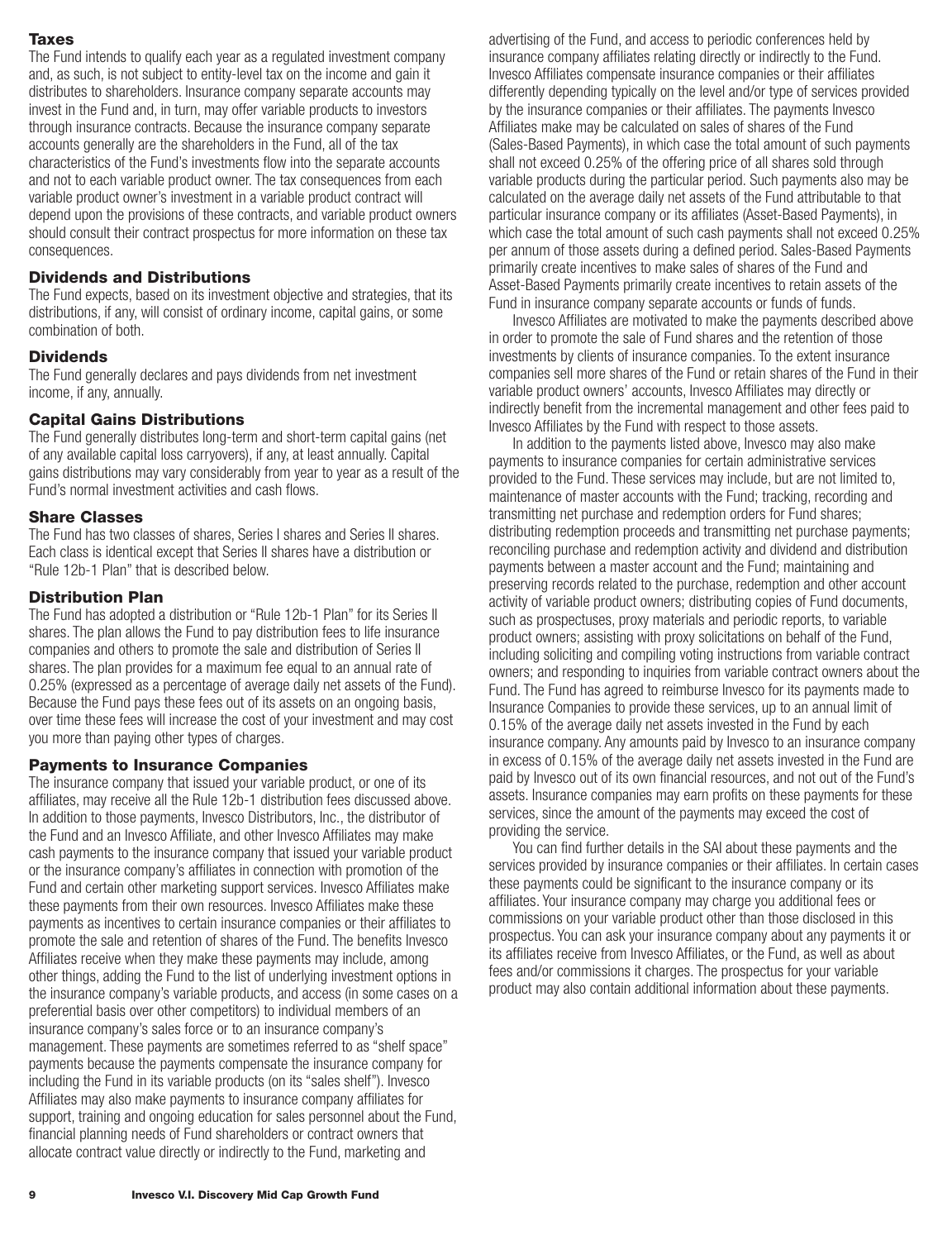# <span id="page-11-0"></span>**Financial Highlights**

The financial highlights information presented for the Fund includes the financial history of the predecessor fund, which was reorganized into the Fund after the close of business on May 24, 2019. The financial highlights show the Fund's and predecessor fund's financial history for the past five fiscal years or, if shorter, the applicable period of operations since the inception of the class of shares. The financial highlights table is intended to help you understand the Fund's and the predecessor fund's financial performance. Certain information reflects financial results for a single Fund share.

The total returns in the table represent the rate that an investor would have earned (or lost) on an investment in the Fund or predecessor fund (assuming reinvestment of all dividends and distributions). The information for the fiscal years ended after May 24, 2019 has been audited by PricewaterhouseCoopers LLP, an independent registered public accounting firm, whose report, along with the Fund's financial statements, is included in the Fund's annual report, which is available upon request. The information for fiscal years ended prior to May 24, 2019 has been audited by the predecessor fund's auditor.

**Ratio of**

**Ratio of**

|                     | Net asset<br>value.<br>beginning<br>of period | Net<br>investment<br>income<br>(loss) <sup>(a</sup> | Net gains<br>(losses)<br>on securities<br>(both<br>realized and<br>unrealized) operations | <b>Total from</b><br>investment investment | Dividends<br>from net<br>income | <b>Distributions</b><br>from net<br>realized<br>gains | Total<br>distributions of period return (b) | Net asset<br>value, end | <b>Total</b> | Net assets,<br>end of period<br>(000's omitted) | nauv vi<br>expenses<br>to average<br>net assets<br>with fee waivers<br>and/or<br>expenses<br>absorbed | nauv vi<br>expenses<br>to average net Ratio of net<br>assets without investment<br>fee waivers<br>and/or<br>expenses<br>absorbed <sup>(c)</sup> | income<br>(loss)<br>to average | Portfolio<br>net assets turnover (d) |
|---------------------|-----------------------------------------------|-----------------------------------------------------|-------------------------------------------------------------------------------------------|--------------------------------------------|---------------------------------|-------------------------------------------------------|---------------------------------------------|-------------------------|--------------|-------------------------------------------------|-------------------------------------------------------------------------------------------------------|-------------------------------------------------------------------------------------------------------------------------------------------------|--------------------------------|--------------------------------------|
| Series I            |                                               |                                                     |                                                                                           |                                            |                                 |                                                       |                                             |                         |              |                                                 |                                                                                                       |                                                                                                                                                 |                                |                                      |
| Year ended 12/31/21 | \$106.94                                      | \$(0.62)                                            | \$21.29                                                                                   | \$20.67                                    | $\overline{\phantom{a}}$<br>P.  | \$(12.98)                                             | \$(12.98)                                   | \$114.63                | 19.09%       | \$1,043,224                                     | 0.80%                                                                                                 | 0.83%                                                                                                                                           | (0.54)%                        | 77%                                  |
| Year ended 12/31/20 | 83.82                                         | (0.32)                                              | 30.78                                                                                     | 30.46                                      | (0.04)                          | (7.30)                                                | (7.34)                                      | 106.94                  | 40.70        | 963,414                                         | 0.80                                                                                                  | 0.86                                                                                                                                            | (0.37)                         | 87                                   |
| Year ended 12/31/19 | 68.65                                         | 0.04(e)                                             | 26.04                                                                                     | 26.08                                      | $\overline{\phantom{0}}$        | (10.91)                                               | (10.91)                                     | 83.82                   | 39.37        | 693,424                                         | 0.80                                                                                                  | 0.87                                                                                                                                            | $0.05^{(e)}$                   | 76                                   |
| Year ended 12/31/18 | 84.21                                         | (0.19)                                              | (3.07)                                                                                    | (3.26)                                     | –                               | (12.30)                                               | (12.30)                                     | 68.65                   | (6.08)       | 586,273                                         | 0.80                                                                                                  | 0.86                                                                                                                                            | (0.23)                         | 104                                  |
| Year ended 12/31/17 | 72.65                                         | (0.10)                                              | 20.08                                                                                     | 19.98                                      | (0.03)                          | (8.39)                                                | (8.42)                                      | 84.21                   | 28.79        | 694,675                                         | 0.80                                                                                                  | 0.84                                                                                                                                            | (0.12)                         | 105                                  |
| Series II           |                                               |                                                     |                                                                                           |                                            |                                 |                                                       |                                             |                         |              |                                                 |                                                                                                       |                                                                                                                                                 |                                |                                      |
| Year ended 12/31/21 | 98.05                                         | (0.83)                                              | 19.52                                                                                     | 18.69                                      | –                               | (12.98)                                               | (12.98)                                     | 103.76                  | 18.79        | 208.990                                         | 1.05                                                                                                  | 1.08                                                                                                                                            | (0.79)                         |                                      |
| Year ended 12/31/20 | 77.70                                         | (0.50)                                              | 28.15                                                                                     | 27.65                                      | $\overline{\phantom{0}}$        | (7.30)                                                | (7.30)                                      | 98.05                   | 40.24        | 196,217                                         | 1.05                                                                                                  | 1.11                                                                                                                                            | (0.62)                         | 87                                   |
| Year ended 12/31/19 | 64.41                                         | $(0.14)^{(e)}$                                      | 24.34                                                                                     | 24.20                                      | $\overline{\phantom{0}}$        | (10.91)                                               | (10.91)                                     | 77.70                   | 39.01        | 51.312                                          | 1.05                                                                                                  | 1.12                                                                                                                                            | $(0.19)^{(e)}$                 | 76                                   |
| Year ended 12/31/18 | 79.87                                         | (0.37)                                              | (2.79)                                                                                    | (3.16)                                     | $\hspace{0.1mm}-\hspace{0.1mm}$ | (12.30)                                               | (12.30)                                     | 64.41                   | (6.31)       | 35,054                                          | 1.05                                                                                                  | 1.11                                                                                                                                            | (0.48)                         | 104                                  |
| Year ended 12/31/17 | 69.43                                         | (0.28)                                              | 19.11                                                                                     | 18.83                                      |                                 | (8.39)                                                | (8.39)                                      | 79.87                   | 28.46        | 39.599                                          | 1.05                                                                                                  | 1.09                                                                                                                                            | (0.37)                         | 105                                  |

(a) Calculated using average shares outstanding.

(b) Includes adjustments in accordance with accounting principles generally accepted in the United States of America and as such, the net asset value for financial reporting purposes and the returns based upon those net asset values may differ from the net asset value and returns for shareholder transactions. Total returns are not annualized for periods less than one year, if applicable, and do not reflect charges assessed in connection with a variable product, which if included would reduce total returns.

(c) Does not include indirect expenses from affiliated fund fees and expenses of 0.00% for the years ended December 31, 2019, 2018 and 2017, respectively.

(d) Portfolio turnover is calculated at the fund level and is not annualized for periods less than one year, if applicable. For the year ended December 31, 2020, the portfolio turnover calculation excludes the value of securities purchased of \$123,217,891 in the effort to realign the Fund's portfolio holdings after the reorganization of Invesco V.I. Mid Cap Growth Fund into the Fund.

(e) Net investment income (loss) per share and the ratio of net investment income (loss) to average net assets includes significant dividends received during the year ended December 31, 2019. Net investment income (loss) per share and the ratio of net investment income (loss) to average net assets excluding the significant dividends are \$(0.13) and (0.16)% for Series I Shares and \$(0.30) and (0.40)% for Series II Shares.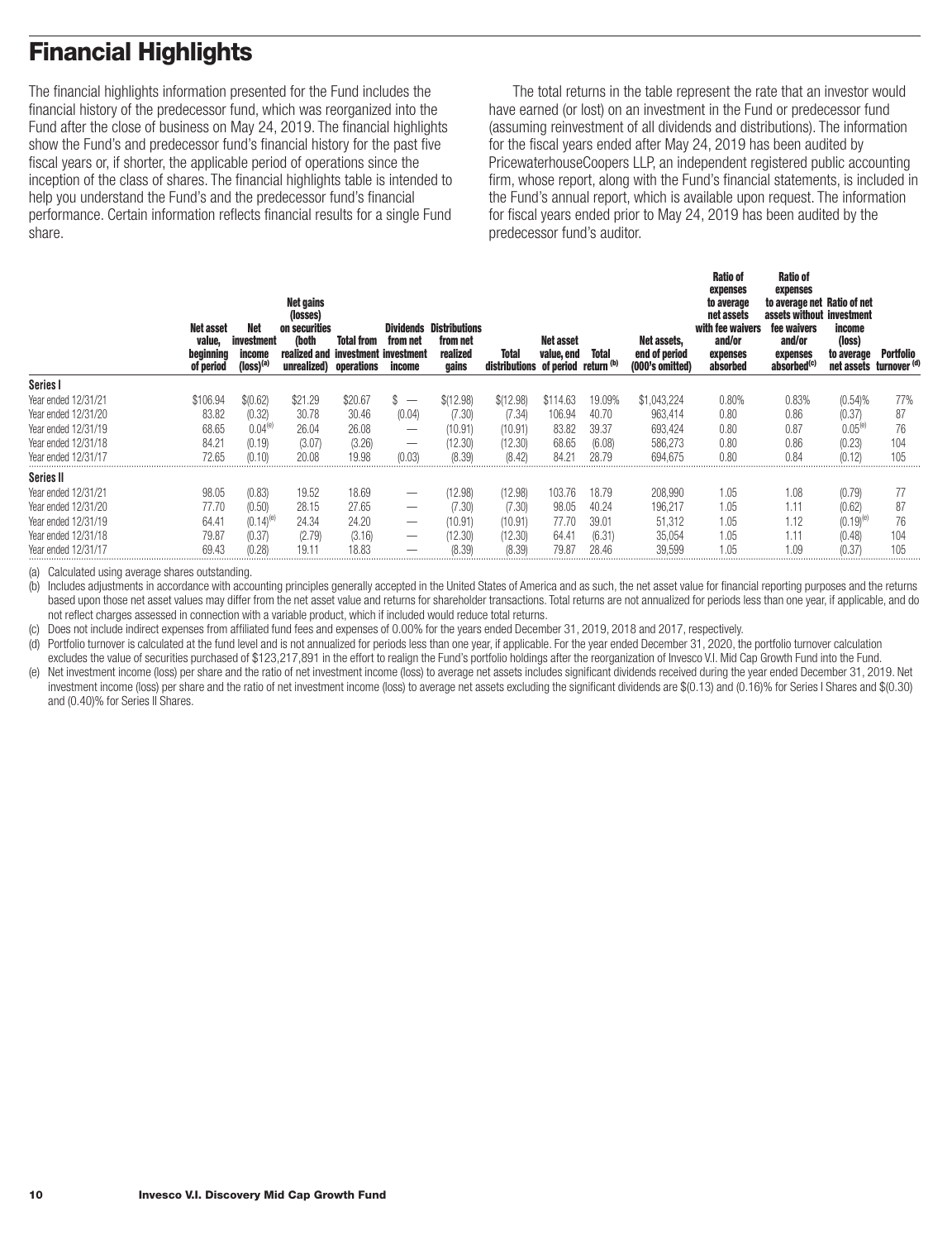## <span id="page-12-0"></span>**Hypothetical Investment and Expense Information**

In connection with the final settlement reached between Invesco and certain of its affiliates with certain regulators, including the New York Attorney General's Office, the SEC and the Colorado Attorney General's Office (the settlement) arising out of certain market timing and unfair pricing allegations made against Invesco and certain of its affiliates, Invesco and certain of its affiliates agreed, among other things, to disclose certain hypothetical information regarding investment and expense information to Fund shareholders. The chart below is intended to reflect the annual and cumulative impact of the Fund's expenses, including investment advisory fees and other Fund costs, on the Fund's returns over a 10-year period. The example reflects the following:

- You invest \$10,000 in the Fund and hold it for the entire 10-year period;
- Your investment has a 5% return before expenses each year; and
- The Fund's current annual expense ratio includes any applicable contractual fee waiver or expense reimbursement for the period committed.

There is no assurance that the annual expense ratio will be the expense ratio for the Fund's classes for any of the years shown. The chart does not take into account any fees or other expenses assessed in connection with your variable product; if it did, the expenses shown would be higher, while the ending balance shown would be lower. This is only a hypothetical presentation made to illustrate what expenses and returns would be under the above scenarios; your actual returns and expenses are likely to differ (higher or lower) from those shown below.

| <b>Series I</b>                          | Year 1      | Year 2            | Year 3      | Year 4          | Year 5            | Year 6      | Year <sub>7</sub> | Year 8          | Year 9      | Year 10     |
|------------------------------------------|-------------|-------------------|-------------|-----------------|-------------------|-------------|-------------------|-----------------|-------------|-------------|
| Annual Expense Ratio <sup>1</sup>        | 0.83%       | 0.83%             | 0.83%       | 0.83%           | 0.83%             | 0.83%       | 0.83%             | 0.83%           | 0.83%       | 0.83%       |
| <b>Cumulative Return Before Expenses</b> | $5.00\%$    | 10.25%            | 15.76%      | 21.55%          | 27.63%            | 34.01%      | 40.71%            | 47.75%          | 55.13%      | 62.89%      |
| <b>Cumulative Return After Expenses</b>  | 4.17%       | 8.51%             | 13.04%      | 17.75%          | 22.66%            | 27.78%      | 33.11%            | 38.66%          | 44.44%      | 50.46%      |
| End of Year Balance                      | \$10.417.00 | \$10.851.39       | \$11,303.89 | .775.26<br>\$11 | \$12,266.29       | \$12,777.80 | \$13,310.63       | \$13,865.68     | \$14,443.88 | \$15,046.19 |
| <b>Estimated Annual Expenses</b>         | 84.73       | 88.26             | .94<br>91   | 95.78           | 99.               | 103.93      | 108.27            | 12.78           | 17.48       | 122.38      |
| <b>Series II</b>                         | Year 1      | Year <sub>2</sub> | Year 3      | Year 4          | Year 5            | Year 6      | Year <sub>7</sub> | Year 8          | Year 9      | Year 10     |
| Annual Expense Ratio <sup>1</sup>        | $0.08\%$    | 1.08%             | 08%         | 08%             | 1.08%             | $.08\%$     | $.08\%$           | $.08\%$         | .08%        | $0.08\%$    |
| <b>Cumulative Return Before Expenses</b> | 5.00%       | 10.25%            | 15.76%      | 21.55%          | 27.63%            | 34.01%      | 40.71%            | 47.75%          | 55.13%      | 62.89%      |
| <b>Cumulative Return After Expenses</b>  | 3.92%       | 7.99%             | 12.23%      | 16.63%          | 21.20%            | 25.95%      | 30.89%            | 36.02%          | 41.35%      | 46.89%      |
| End of Year Balance                      | \$10.392.00 | \$10.799.37       | \$11,222.70 | .662.63<br>\$11 | .119.81<br>\$12.1 | \$12,594.90 | \$13,088,62       | .70<br>\$13.601 | \$14.134.88 | \$14,688,97 |
| <b>Estimated Annual Expenses</b>         |             | 14 43             | 18.92       | 123.58          | 28.43             | 133.46      | 38.69             | 144.            | 149.78      | 155.65      |

1 Your actual expenses may be higher or lower than those shown.